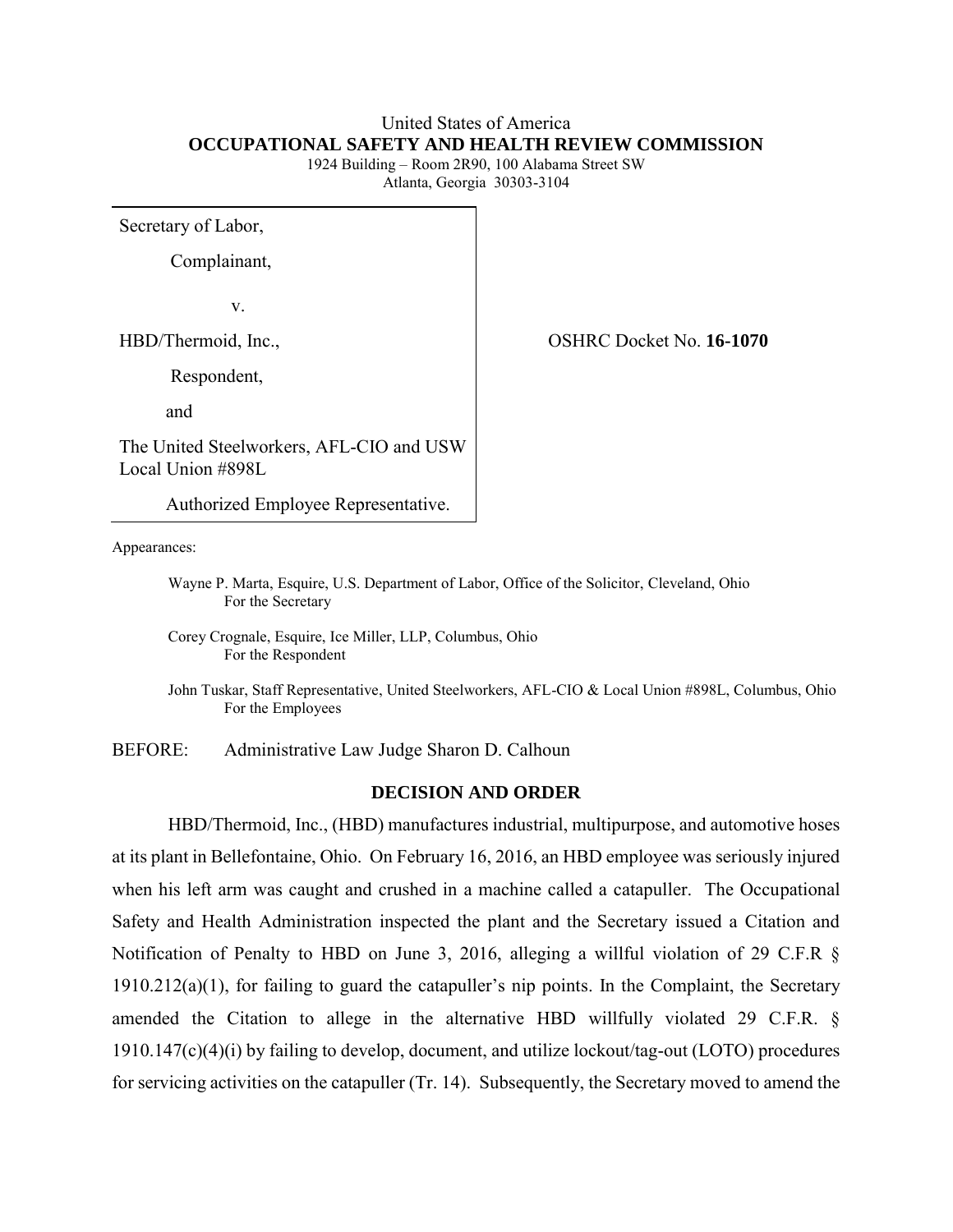Citation and Complaint to allege in the alternative the characterization of the cited standards as serious or repeat. The Court granted this motion in an order dated November 3, 2016.

HBD timely contested the Citation. By letter dated January 30, 2017, the United Steelworkers (USW), AFL-CIO and USW Local #898L, authorized employee representatives for HBD's employees, elected party status in this proceeding in accordance with Commission Rule 20, 29 C.F.R. § 1910.2200.20.<sup>1</sup> The Court held a hearing in this matter on February 14, 15, and 16, 2017, in Columbus, Ohio. The Secretary and HBD filed briefs on May 1, 2017.

For the reasons that follow, the Court **AFFIRMS** Item 1 of the Citation for the violation of 29 C.F.R. § 1910.212(a)(1) as repeat and assesses a penalty of \$70,000.00.

# **JURISDICTION AND COVERAGE**

HBD timely contested the Citation and Notification of Penalty on June 24, 2016. The parties stipulate the Commission has jurisdiction over this action and HBD is a covered business under the Occupational Safety and Health Act of 1970, 29 U.S.C. §§ 651-678 (Act) (Tr. 17). Based on the parties' stipulations and the record evidence, the Court finds the Commission has jurisdiction over this proceeding under  $\S 10(c)$  of the Act and HBD is a covered employer under  $\S 3(5)$  of the Act.

#### **BACKGROUND**

#### *HBD's Bellefontaine, Ohio, Factory*

HBD manufactures rubber hoses at its factory in Bellefontaine, Ohio. The factory has eight production lines serviced by the mixing department, the extrusion department, and the finishing department. Once the mixing department has mixed the rubber, the extrusion department shapes the rubber into the tubing that forms a hose's inner layer. Lappers (spinning spools of yarn) weave a layer of netting around the hose's inner tubing for reinforcement. The outside cover is formed by extruding more rubber around the netting. The hose is then loaded into curing tanks (CV tanks)

<sup>&</sup>lt;sup>1</sup> Commission Rule 20 provides:

Affected employees and authorized employee representatives may elect party status concerning any matter in which the Act confers a right to participate. The election shall be accomplished by filing a written notice of election at least 10 days before the hearing. A notice of election filed less than 10 days prior to the hearing is ineffective unless good cause is shown for not timely filing the notice. A notice of election shall be served on all other parties in accordance with §2200.7.

John Tuskar attended the hearing on behalf of the USW. He did not participate in examination of the witnesses and he did not file a post-hearing brief (Tr. 7-8).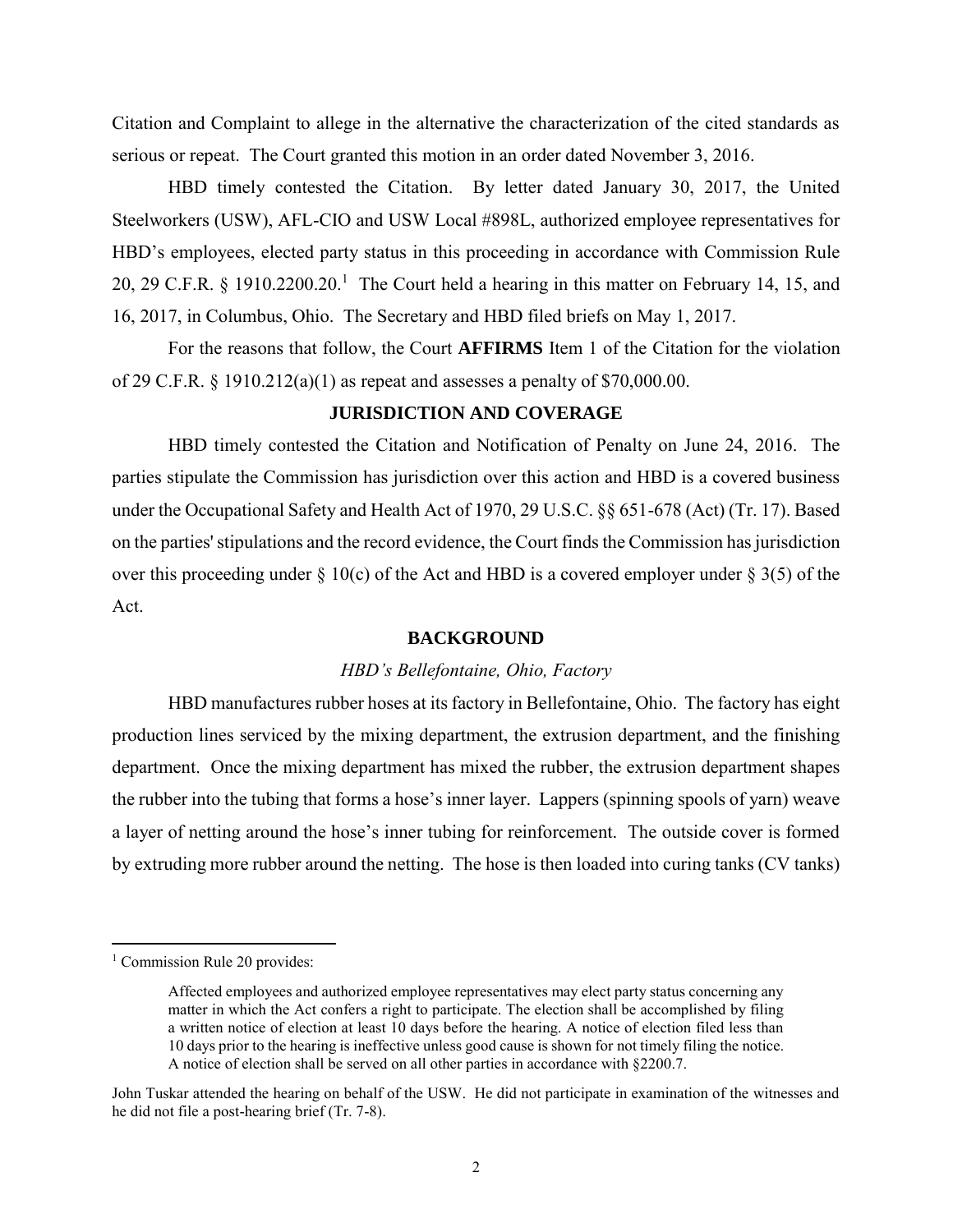to cure it in glass Ballotini<sup>2</sup> beads, a sand-like material. From the tank, the hose passes through brushes that clean it and a water-soaked drum that cools it.

Machines called catapullers convey the hose through these stages of production. There are two types of catapullers: those located on the floor, called floor catapullers, and those located on platforms, called overhead catapullers. The platforms are approximately 10 feet high. Employees access an overhead catapuller by climbing approximately eight stairs of an attached metal stairway to the platform. A hose passes from the line's cooling drum to the overhead catapuller and is then transferred to a finishing belt by a machine known as a wig-wag. Finishing department employees retrieve the hose from the finishing belt and cut it to custom specifications. They then attach nozzles and connectors (Exhs. C-5 & C-20; Tr. 136-137, 511-512, 563-564).

Employees known as reelers work in the extrusion department. Reelers are responsible for hoses passing into and out of the curing tanks, through the floor catapullers, around the cooling drums, up to the overhead catapullers, and down to the finishing belts. Reelers monitor the hoses at each stage of the process to assure the hoses meet HBD's quality standards and the customers' specifications. Catapullers pull hoses of varying diameters along the production lines using two rotating and vertically aligned belts. Using two jack-screws equipped with T-handles, reelers can increase or decrease the gap between the conveyor belts to adjust the pressure of the belts on a hose. This configuration of the conveyor belts creates ingoing nip points in front of the belts and on the side of them. Reelers continually inspect the hoses for imperfections, particularly drag marks resulting from objects rubbing against the hoses' outer covers (Tr. 143-145, 153).

On February 16, 2016, each catapuller was equipped with a hinged guard over the side opening (the guard was referred to as a door, safety door, hinged side door, and side guard, among other variations). The guard was hinged at the top and was made of Plexiglas. It measured approximately 8 inches by 8 inches and weighed 5 to 10 ounces (Tr. 545, 559).<sup>3</sup> The guard could be flipped up 180° (Tr. 279). Reelers could look through the guard to observe the hose being pulled through the drive belts<sup>4</sup> (Tr. 181). Over time, the Plexiglas became scratched, decreasing

<sup>&</sup>lt;sup>2</sup> Transcribed as "Ballantini" in the transcript.

<sup>&</sup>lt;sup>3</sup> These estimates are taken from the testimony of employee witnesses. CSHO Steffen testified that when he arrived at HBD's plant to inspect CAT #8, HBD had enclosed the side opening of the catapuller with a metal cage, so he was not able to examine the hinged side guard at issue (Tr. 113-114).

<sup>4</sup> Witnesses used the terms *drive belts* and *belt drives* interchangeably. The Court will use the term *drive belts* in this decision since that is the term used in the alleged violation description (AVD) of the Citation.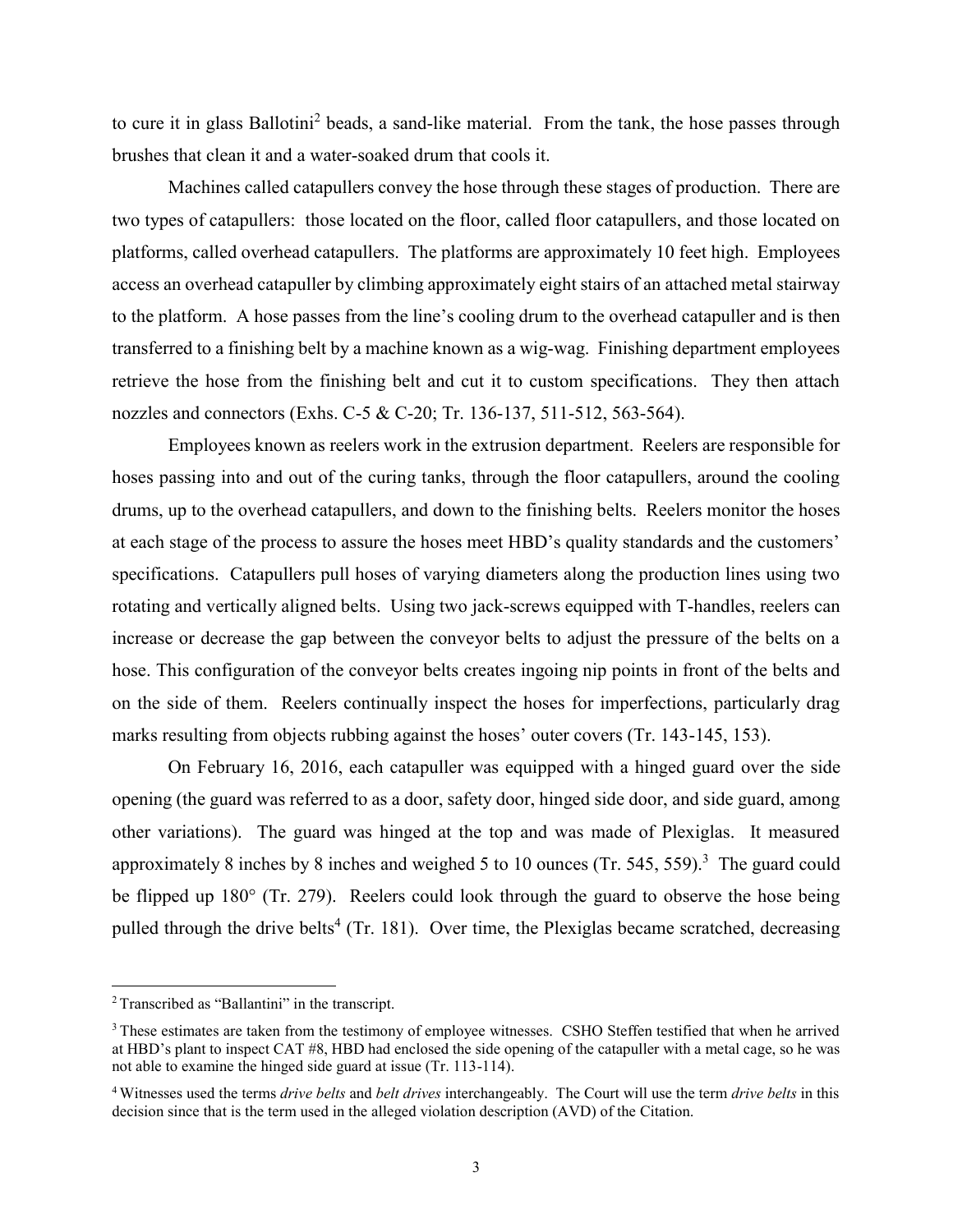its transparency (Tr. 278, 558). It was easier to see the drive belts when the side guard was flipped up (Tr. 214). A T-bar handle located to the right of the guard was used to adjust the drive belts (Exh. C-6). Employees could lift the hinged side guard while the catapuller was in operation (Tr. 584).

The catapuller at issue is an overhead catapuller on line 8 (referred to as "CAT #8"). CAT #8 differed from the other overhead catapullers at the plant because it was, in the words of one reeler, a "left-load cat and everything else is pretty much right-load, so in this particular cat your view is obstructed because of the adjustment rods, so you actually have to lift the guard of this cat in order to be able to tell if you're pinching the hose too tight." (Tr. 559) On February 16, 2016, Reeler #1 was seriously injured when his left arm was pulled into the drive belts of CAT #8. How this accident occurred was the subject of some dispute at the hearing. No one witnessed Reeler #1's actions at the time of the accident (Tr. 226, 240-241). After the accident, HBD placed immoveable yellow metal cages around the side opening area of the overhead catapullers (Exh. C-7; Tr. 248).

# *OSHA Inspection in this Proceeding*

Joseph Margetiak, assistant area director for OSHA's Toledo office, opened an inspection at HBD's factory on February 18, 2016, after the office received notification of Reeler #1's injury (Tr. 32). He held an opening conference at the worksite, interviewed employees, and took photographs of CAT #8 and the surrounding area (Tr. 33). Margetiak did not complete the inspection, turning it over to compliance safety and health officer (CSHO) Daniel Steffen the following day (Tr. 35, 80-81). CSHO Steffen also inspected HBD's worksite, interviewed employees and took photographs (Tr. 81). Based on his inspection CSHO Steffen recommended OSHA issue a citation to HBD charging the company with a willful violation of  $\S$  1910.212(a)(1) (Tr. 84). The Secretary did so on June 3, 2016.

#### *Exhibit C-9: 2014 OSHA Video*

In November of 2014, approximately fifteen months prior to the accident that gave rise to this proceeding, CSHO Brittany Miller and CSHO Corinne Majoros conducted an inspection at HBD's Bellefontaine factory, prompted by a referral arising from a fatality that occurred at an HBD factory in North Carolina (Tr. 40).

During the inspection, CSHO Miller videotaped HBD employees during the stringing process (Exh. C-9). This video, which the parties played multiple times during the hearing (Tr.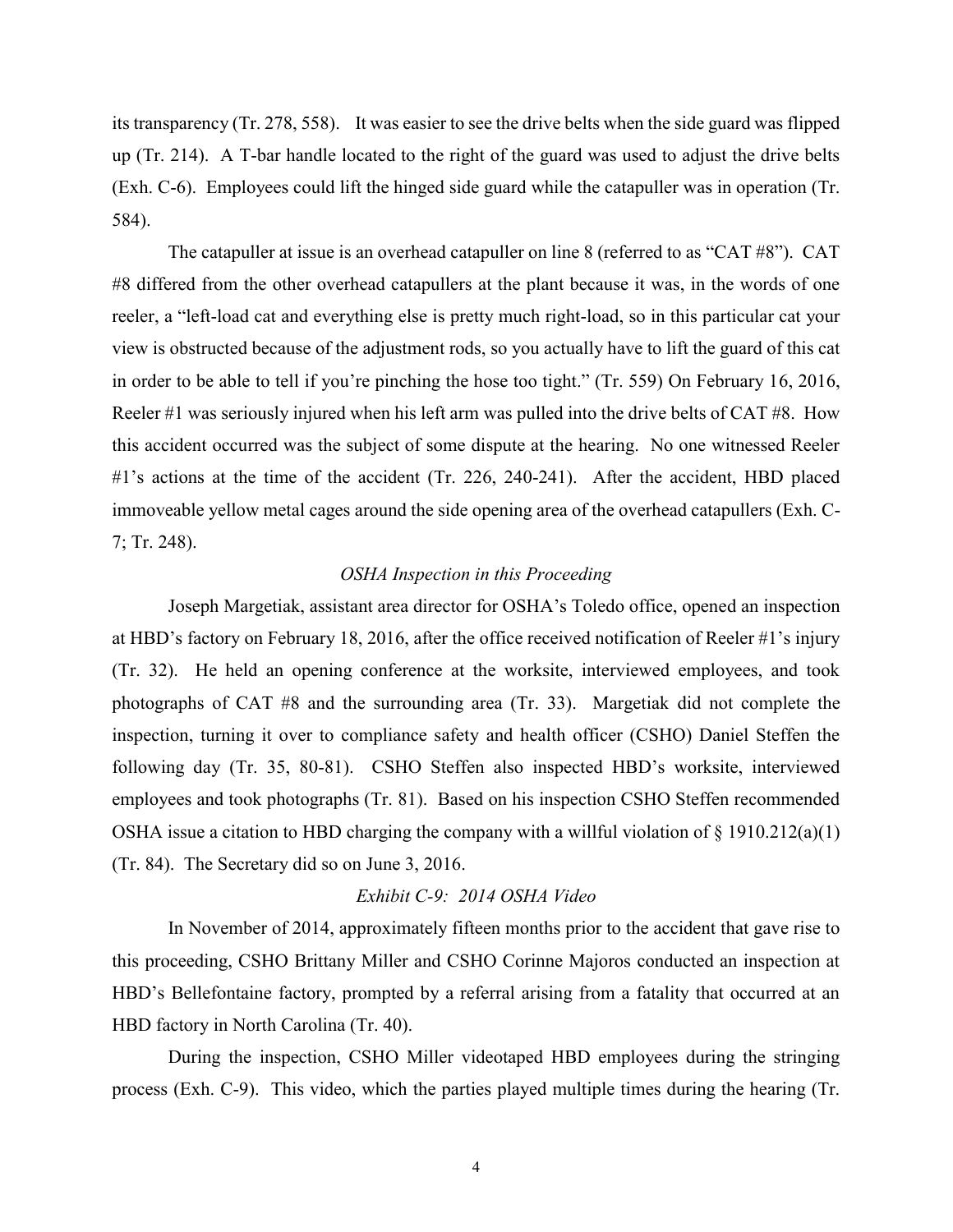53, 70, 73, 141, 153, 409, 480, 570, 673, 709, 725) showed an HBD reeler at one point feeding a hose into an overhead catapuller (the line number of the overhead catapuller was not established at the hearing). CSHO Miller described the activity in the video:

Well, this is towards the end of the process. . . . So the hose has come to the reeler and it goes up to the catapuller there, which helps spread it over the table underneath. So the operator is threading it—or feeding it through to the—through the catapuller. [The reeler is standing on] the platform.

(Tr. 73) The hinged side guard of the overhead catapuller is flipped up in the open position while the stringing operation is in process. After the reeler finishes stringing the hose, he stoops and peers into the opening as he adjusts the T-bar handle with his left hand while resting his right hand on the railing. He then flips the side guard down and starts down platform steps (Exh. C-9).

# **CITATION NO. 1**

# *The Secretary's Burden of Proof*

An employer is liable for violating an OSHA safety standard if the Secretary of Labor can show the following by a preponderance of the evidence: (1) the standard applies to the cited conditions, (2) the requirements of the standard were not met, (3) employees had access to the hazardous condition, and (4) the employer knew or should have known of the hazardous condition with the exercise of reasonable diligence.

*R.P. Carbone Const. Co. v. Occupational Safety & Health Review Comm'n,* 166 F.3d 815, 818 (6th Cir. 1998).

# **Item 1: Alleged Serious Violation of § 1910.212(a)(1)**

Item 1 of Citation No. 1 alleges,

HBD/Thermoid, Inc. on or about February 16, 2016, at the address of 1301 W. Sandusky St., Bellefontaine, OH: The employer did not ensure nip points between the drive belts on finish end catapuller (CAT) #8 [were] adequately guarded during production operations. Employees performing inspection and adjustment activities to CAT #8 in an unguarded condition were exposed to amputation hazards at the incoming nip-points.

Section 1910.212(a)(1) provides:

One or more methods of machine guarding shall be provided to protect the operator and other employees in the machine area from hazards such as those created by point of operation, ingoing nip points, rotating parts, flying chips and sparks. Examples of guarding methods are-barrier guards, two-hand tripping devices, electronic safety devices, etc.

# **(1) Applicability of the Cited Standard**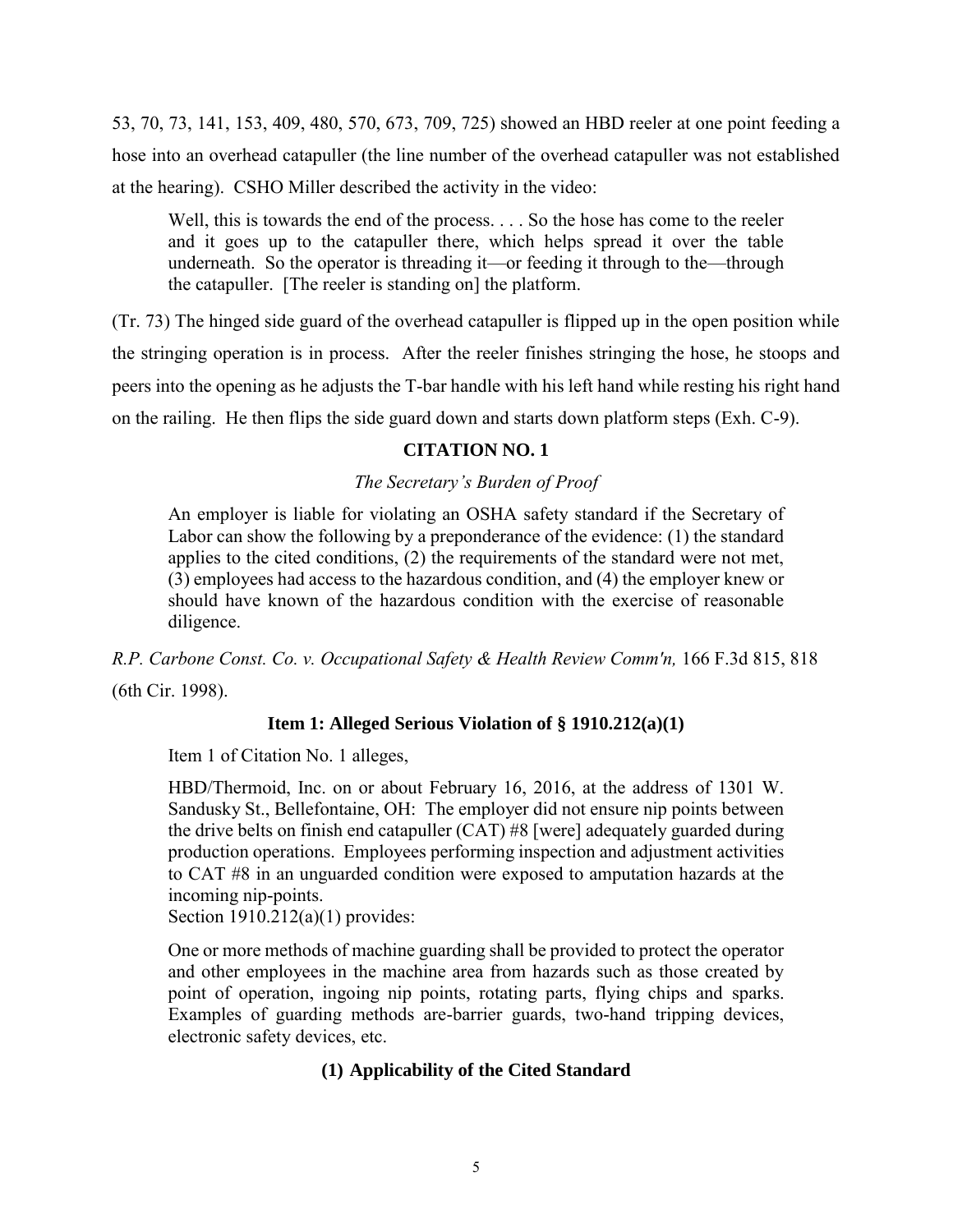Section 1910.212(a)(1) is found in *Subpart O—Machinery and Machine Guarding* of the general industry standards. It is undisputed CAT #8 is a machine within the meaning of the cited standard. HBD concedes, "The cited standard 29 C.F.R. 1910.212(a)(1) is applicable. The record evidence establishes that HBD's elevated catapuller posed the nip hazard[.]" The Court finds § 1910.212(a)(1) applies to the cited condition.

#### **(2) Terms of § 1910.212(a)(1) Were Violated**

## *The Accident*

Much of the testimony at the three-day hearing focused on the details of Reeler  $\#1$ 's accident on February 16, 2016. The account given of the accident by Reeler #1, who was the only witness to his injury, is disputed by HBD. Reeler #1 claims another employee earlier had propped open the hinged side guard on CAT #8 to eliminate a drag mark on the hose being run. As Reeler #1 climbed the stairs to the platform, he slipped or stumbled and somehow his left hand came close enough to the side opening in CAT #8 that the Plexiglas door slammed down on it, causing his hand to pass through the opening in the machine. The drive belts caught Reeler #1's hand and pulled his arm into the catapuller.

HBD contends this account is implausible and the reason given for propping open the side guard is nonsensical. HBD posits Reeler #1 lifted the side guard and reached into the catapuller for his own reasons, possibly to adjust the position of the hose, and was then too embarrassed afterward to admit he had been injured while performing an unsafe procedure (Exh. C-11; Tr. 735- 736, 745-746).<sup>5</sup>

It is not necessary to determine exactly how Reeler #1 sustained the injury to his left arm. "[I]t need not be proved that the accident here was caused by the employer's failure to take these measures [required by the cited standard]. *See Am. Wrecking Corp.*, 19 BNA OSHC 1703, 1707 n.4 (No. 96-1330, 2001) (consolidated) ("Determining whether the standard was violated is not

 $5$  Exhibit C-11 is a copy of an accident report written by David Hill, HBD's HR supervisor at the Bellefontaine plant (Tr. 487). The report provides this explanation for the accident: "Employee states he was checking for mark on hose and was looking at area where he states the side guard was propped open. Pushed on hose and was caught at side nip point." (Exh. C-11, p. 1). Hill concedes he did not interview Reeler #1 regarding the accident. He claims he received the information about the cause of the accident from Reeler #6, the father of the injured employee (Tr. 496-497). Reeler #6 emphatically denies he told Hill that Reeler #1 had reached into the opening of CAT #8 to move the hose (Tr. 730-731). The Court credits the testimony of Reeler #6 on this point. He was visibly perturbed when asked if he had made this statement to Hill and his forceful denial was direct. Hill, on the other hand, equivocated when asked where he got this information from ("I believe I--if I recall, it's been a while, but I believe I got that from his father." (Tr. 497)) and then stated, "[H]is father was pretty much saying that I was calling his son a liar and I didn't think it would be appropriate for me to approach that gentleman in those conditions, so I didn't" (Tr. 499)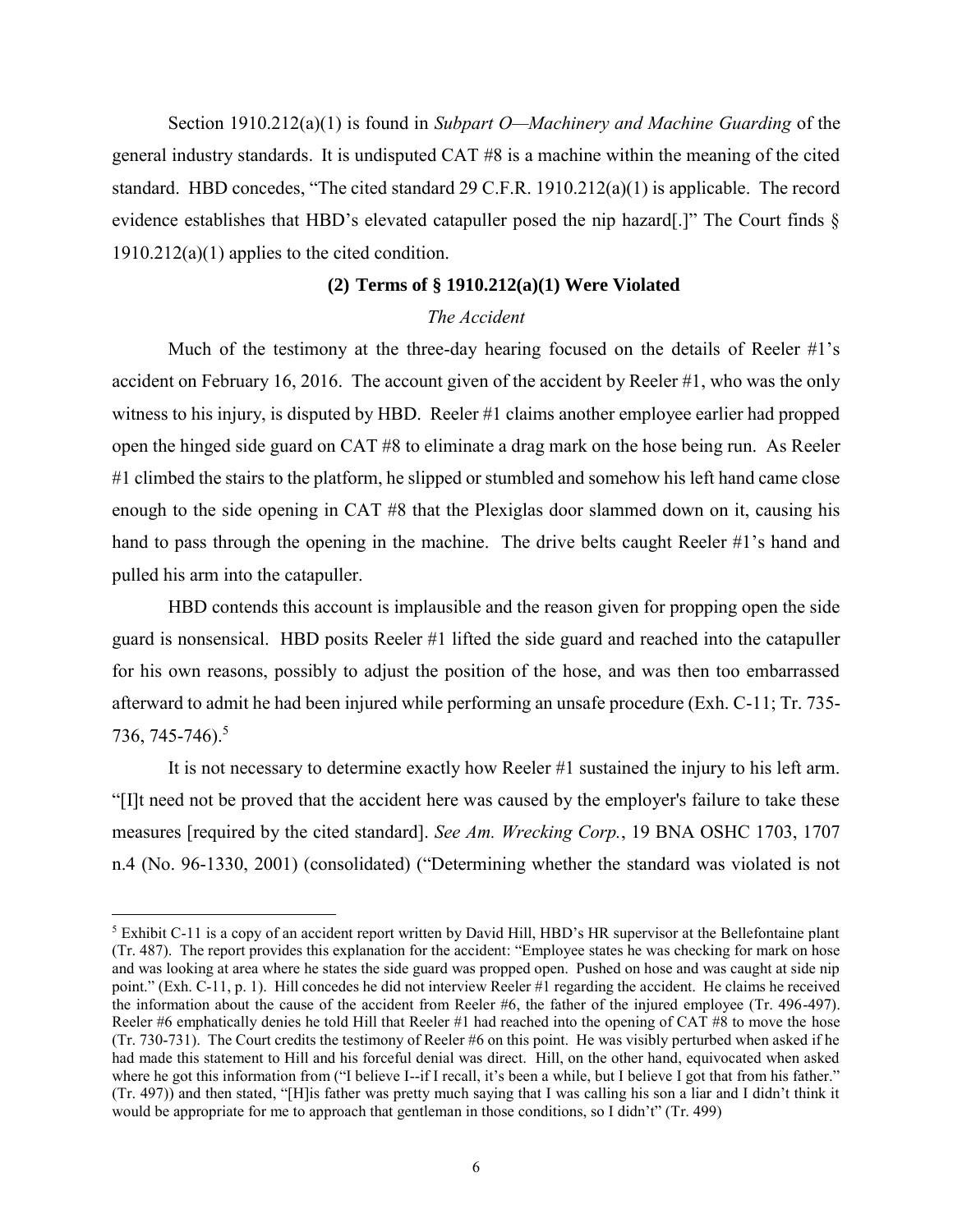dependent on the cause of an accident."), *aff'd in relevant part*, 351 F.3d 1254 (D.C. Cir. 2003)." *Cent. Florida Equip. Rentals, Inc., Respondent,* 25 BNA OSHC 2147, 2153 (No. 08-1656, 2016). The real issue is whether the fact the side guard is hinged, and thus is easily bypassed by employees, renders it inadequate to protect employees from the hazard presented by CAT #8's nip points. A summary of the testimony relevant to the February 16, 2016, accident provides context for this issue:

# *Testimony of Reeler #1 (The Injured Employee)*

Reeler #1 worked on production lines #7 and #8 (Tr. 137). His tasks included stringing the hose through the catapullers, inspecting the hoses for drag marks and other imperfections, and adjusting the belts on the catapuller (Tr. 137). Reeler #1 testified the side guard "should be down" when the catapuller is being operated  $(Tr. 139)$ .<sup>6</sup>

Reeler #1 stated he observed the side guard of CAT #8 propped open twice (Tr. 142).<sup>7</sup> The first time he observed the guard propped open was "on a particular occasion" when he relieved Reeler #5 (Tr. 208). When he asked why the guard was propped open, Reeler #5 told him it was to relieve a drag mark. Reeler #1 explained,

If this side hinge door here, which is connected to the same piece where this Plexiglas is, if it is moved—I'm not saying that when it's propped open it's going to rotate it completely, but with it being propped open it'll turn—it'll alleviate it'll move the top of that machine and this will rotate counterclockwise. . . . The cone itself will rotate. Counterclockwise.

#### (Tr. 210)

 $\overline{a}$ 

Reeler #1 testified he had only seen a side guard *propped* open twice, which he differentiated from seeing side guards *flipped* open, a much more common observation. He stated the Ballotini material used to cure the hoses was prevalent in the factory and caused the Plexiglas guards to scratch. Reeler #1 stated, "It gets everywhere. It's slippery and it—peoples' fingers and stuff and gloves and it gets everywhere." (Tr. 212) Consequently, "the visibility on [the side guards] are very minimal. . . . It's been scratched, quite a few. All over them, every one of them." (Tr. 213) "It's easier to see [the drive belts] with the door open." (Tr. 214). Reeler #1 had seen the

<sup>6</sup> Exhibit C-6 is a copy of a photograph showing the hinged safety guard on the right side of the orange-topped catapuller component. Adjacent to it on the side of the catapuller facing the viewer is a Plexiglas cone guard, guarding the cone through which the hose passes.

<sup>&</sup>lt;sup>7</sup>Apparently, he is counting as one occasion the times he claims he saw the guard propped open on the consecutive days of February 15 and 16, 2016, the day before and the day of his accident that triggered the OSHA inspection giving rise to this proceeding.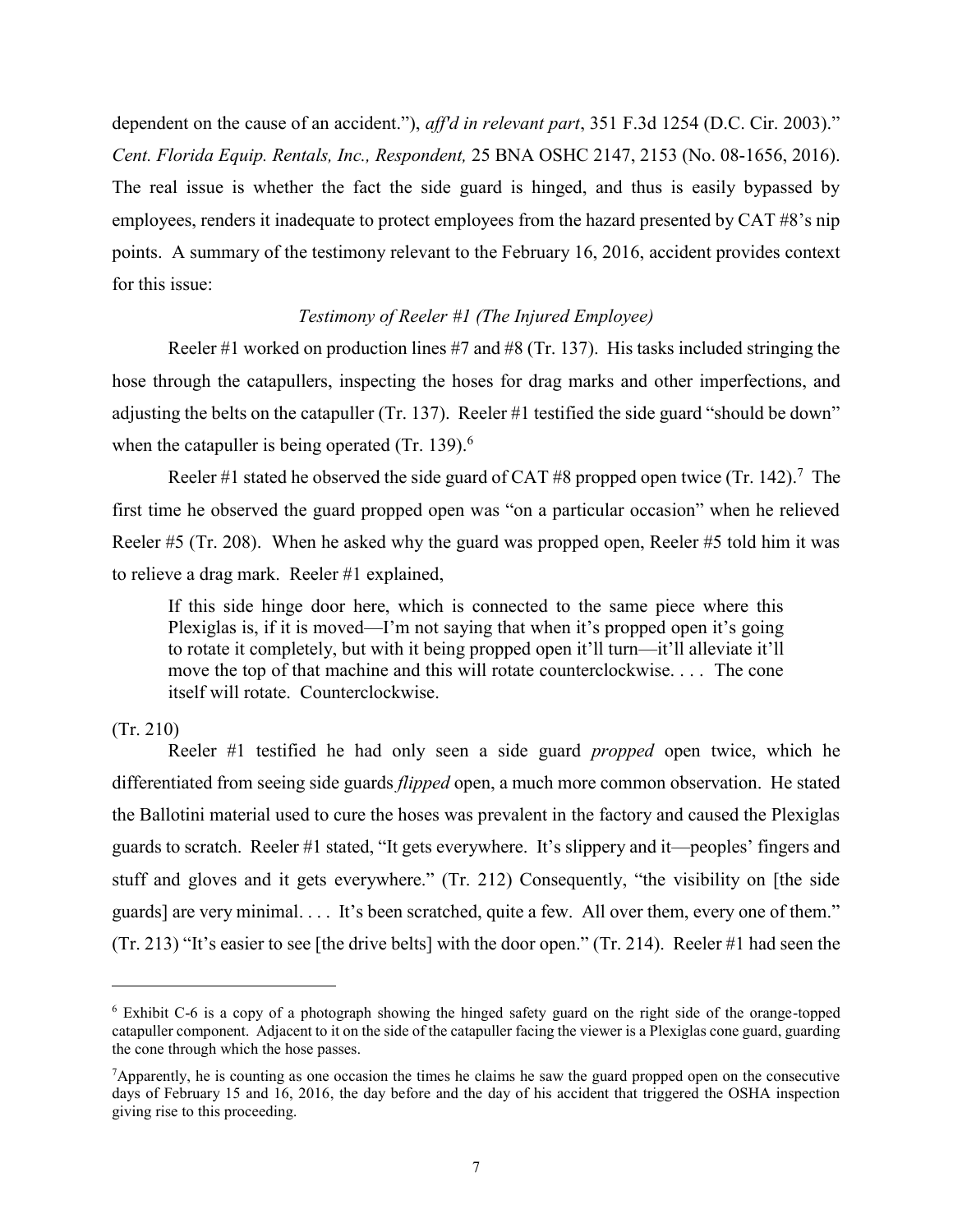side guards flipped open during adjustments of the belt (during which the catapuller is off) and during stringing operations (when the catapuller is operating) (Tr. 214). He saw side guards flipped up "[a] lot of times during the stringing process. . . . That happened a lot." (Tr. 216)

# *February 15, 2016: The Day before the Accident*

On February 15, 2016, the day before the accident, Reeler #1 began his regular shift, the B shift, starting at 4:00 p.m. and ending at 12 a.m. (Tr. 149). Shortly after his shift began, Ronald (R.J.) Horne, HBD's quality auditor, informed Reeler #1 a drag mark had appeared on the hose being processed on line #8 (Tr. 149-150). To find the source of the drag mark so he could fix the problem, Reeler #1 started at the first stage of the process for which a reeler has responsibility, the CV tank. Using this method, Reeler#1 determined the drag mark originated from steel wool used to clean the hose after it comes out of the CV tank. Reeler #1 eliminated the drag mark by replacing the steel wool (Tr. 144-145, 150). Later in the shift, Horne informed Reeler #1 that another drag mark had appeared on the hose being processed on CAT #8. This time, Reeler #1 and Horne, working together, traced the origin of the drag mark to the cone through which the hose feeds into the catapuller (Exh. 6a; Tr. 151-152). "It would be that [the hose] was rubbing on one side of the cone where the hose actually goes into the machine. There's a plastic cone that it goes through to—supposedly to eliminate those things. But it would be rubbing on one side of that cone." (Tr. 145)

Reeler #1 stated Horne asked him to stand on the production floor near the wig wag and flacking belt and watch to see if the drag mark disappeared as the hose passed through CAT #8, while Horne stood on the platform next to CAT #8. The drag mark disappeared "after some time." (Tr. 158) Horne asked Reeler #1 to come around to the desk to the right of the stairway leading up to CAT #8. Reeler #1 testified,

And as I was on my way back to the desk, that's when I realized that the door [guard on the side of CAT #8] was propped open for the second time that I had seen it. . . And as he was coming down, I was on my way back around and he was coming down the steps. We had a conversation that went like this. He had told me and he had pointed up the catapuller to where I could see the door being propped open. And he asked me—or he told me that that would be between me and him. That would be between us. And he put his finger to his lips like, "shhhh," to reference a secret. And he went—I thanked him and he went away.

(Tr. 158-159)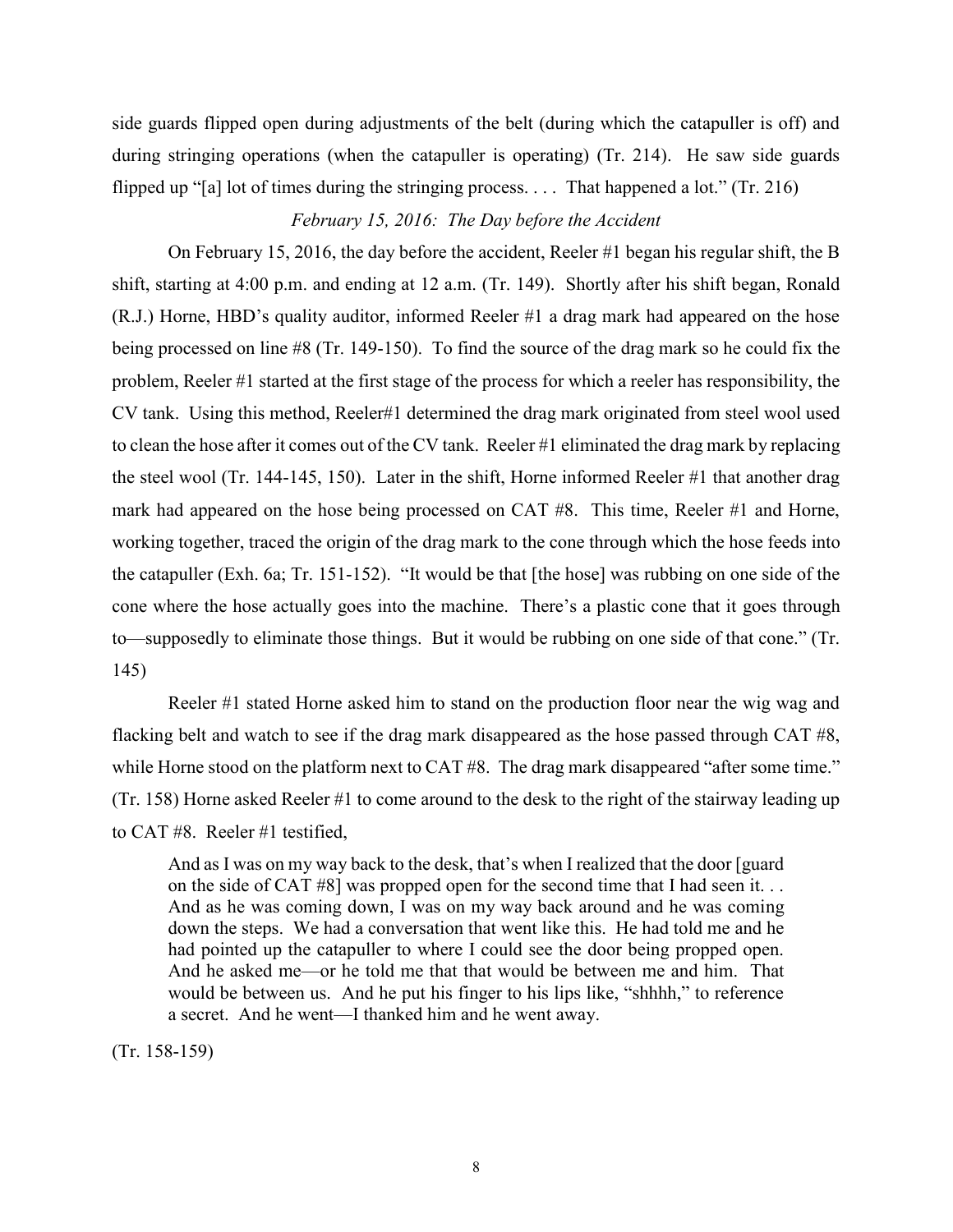Reeler #1 noted the side guard was propped open with "a scrap piece of hose… [a]pproximately 6 to 8 inches long." (Tr. 159) He stated he walked over to two of his coworkers, Reeler #2 and Reeler #3, "and my exact words were, 'I guess that's how we fix things around here,' and I had pointed to the door, the safety door on cat line #8, on the catapuller door being propped open with the piece of hose." (Tr. 161)

#### *February 16, 2016: The Day of the Accident*

Reeler #1 returned to work the next day for his 4:00 p.m. shift. He met with Reeler #4, a "utility relief" worker substituting for Reeler #5, who was on vacation (Tr. 163). Reeler #1 cut a sample of the hose being run on line #8 and observed a drag mark on it. Starting with the CV tank, he traced the line all the way to CAT #8, looking for the cause of the drag mark, when he saw the hinged side guard "was still propped open." (Tr. 165) Reeler #1 climbed the stairs to the platform.

Reeler #1: Well, I was climbing the stairs. You know, my left hand first. To—I don't know why I always do that, but I grabbed it with the left hand first and then left, right, left as I was climbing up to the top of this—the platform here, as you can see in—

The Court: I'm sorry sir, you're going to have to start over a little bit because you're going really fast.

Reeler #1: I'm sorry.

The Court: And I want to be sure that I understand, all right?

Reeler #1: Okay. Where would you like me to begin?

The Court: You said you were going up and you had your left hand—

Reeler #1: Yes, I grabbed the bannister here on C-5 with my left hand first, I don't know why, I always grabbed it with my left hand. So left, right, left as I was climbing up to the top of the stairs. My hand was still on the bannister, my right hand was still on the bannister, as I was getting ready to climb to the top of the platform. My right foot was still on the stairs, my right hand was still on the stairs, but my left hand was just coming off of the top of the bannister there. And as I did, I don't know whether it was the vibration of me climbing the steps or stepping my foot down on top of the platform. That's when the door had fallen on the rubber it came out of the rubber hose, it fell and the door fell and hit my arm, my left arm, and it pulled me into the machine at that time.

(Tr. 166-167)

Reeler #1 screamed and attempted to hit the emergency stop button. Reeler #3 came to his aid and hit the emergency stop button and assisted him down the platform stairs (Tr. 226-227). Reeler #1 was taken to the hospital (Exh. C-12). Reeler #1 testified that, as a result of the accident,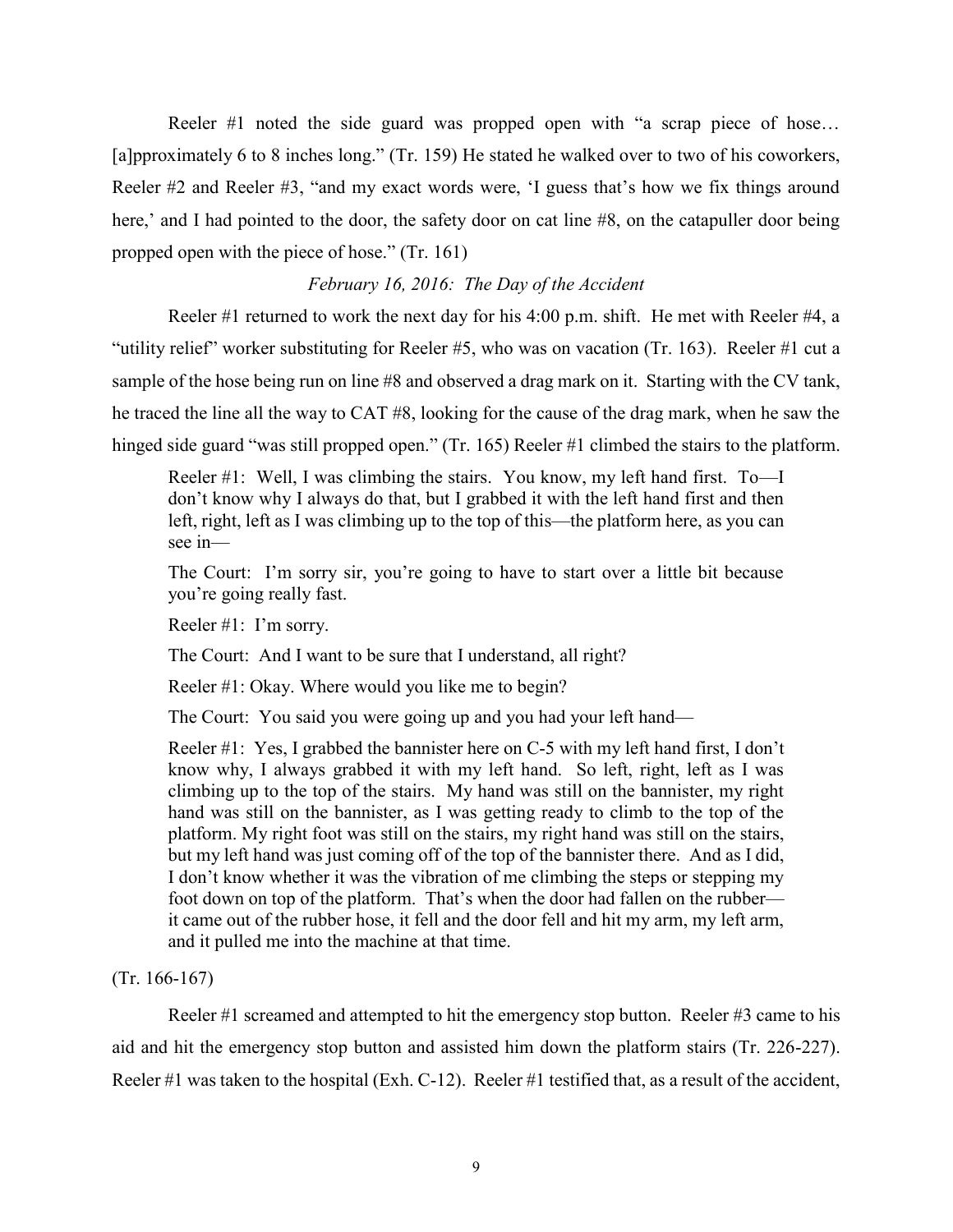"The left part of my forearm was pulled in first and it crushed my ulnar which is the bone there. It shattered in three spots." (Tr. 171) At the time of the hearing, Reeler #1 had been on medical leave for one year (Tr. 134-135).

#### *Testimony of Ronald Horne*

Ronald Horne disputes Reeler #1's account of their interaction on February 15, 2016, the day before the accident. Horne is a quality auditor for HBD (Tr. 449-450). He stated he has no supervisory authority over the reelers (Tr. 474-475).

Horne agrees he and Reeler #1 traced the cause of the second drag mark on the hose run on the #8 line to the cone of CAT #8. "[T]he cone from what we could see, it looked like the hose was rubbing on the cone… If the hose is not properly aligned with adjustment rollers, then it could kind of rub on the side of that." (Tr. 459) Horne acknowledged he climbed the stairs to the CAT #8 platform, but denies asking Reeler #1 to watch the hose to see if the drag marks disappeared (Tr. 462-463). Horne contends he was able to get rid of the drag mark by "slacking the line," (adjusting the speed of the catapuller using a power box located to the left of the stairway to CAT #8 (Tr. 472)) "and then I looked on the belt and I didn't see any kind of scuff mark, drag mark or anything after that." (Tr. 463)

Horne emphatically denies Reeler #1's claim he propped open the side guard on CAT #8 with a scrap piece of hose and signaled to Reeler #1 he should keep it a secret between them.

Q.: Now, at any time while you and [Reeler #1] were looking for the source of the drag mark, rough mark, whatever you call it, and trying to eliminate it, was the side guard on that #8 catapuller flipped open?

Horne: No, sir.

Q.: So it was closed that entire time?

Horne: Yes.

Q.: At any point in time while you were at that line #8 on the elevated platform …Did you ever prop open that side guard?

Horne: No, sir. No, sir.

Q.: So if anyone were to have testified that you did prop open that side guard, they would either be mistaken or perhaps even lying?

Horne: They would have to be.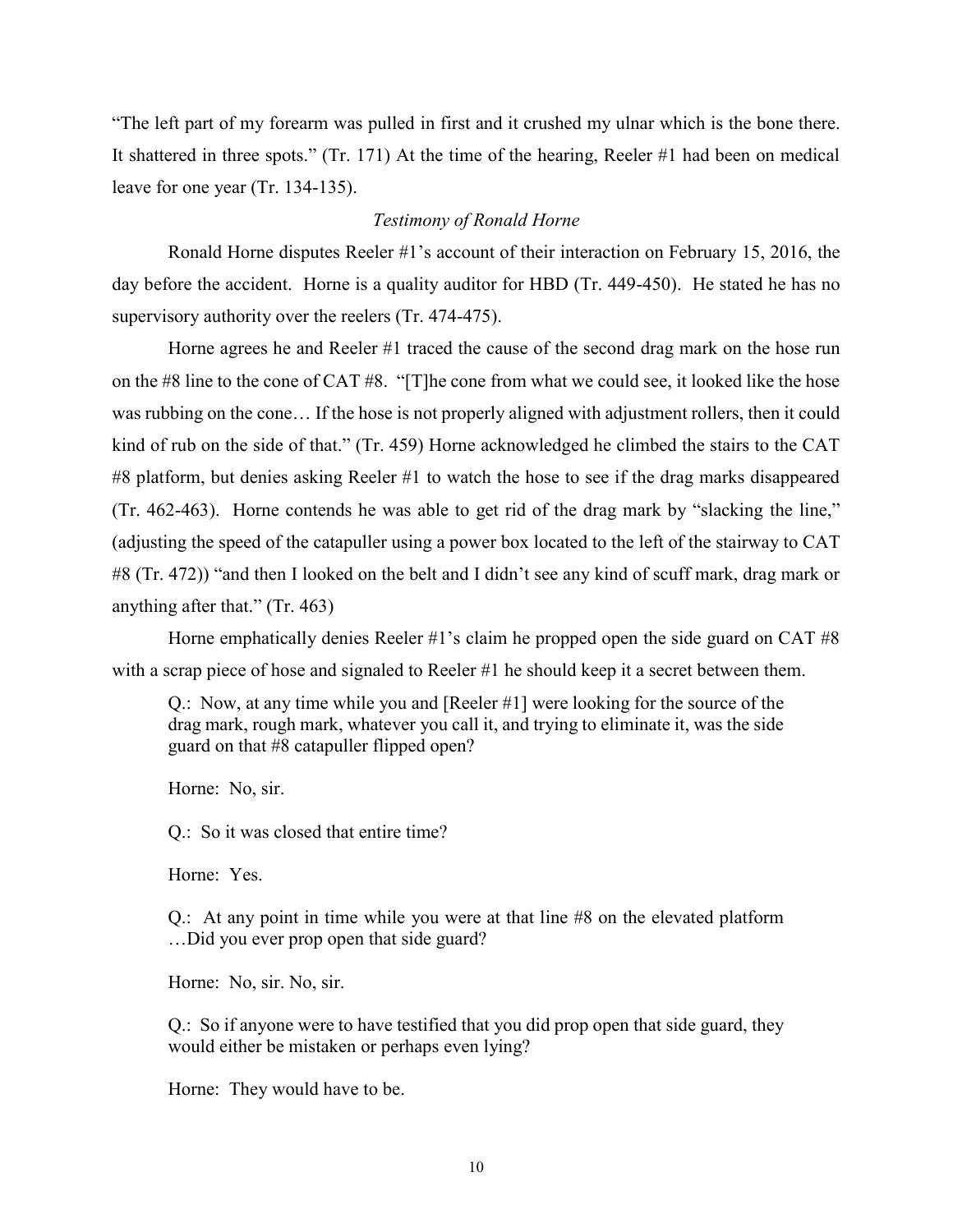Q.: Because you never did that?

Horne: No, sir.

(Tr. 463-464)

Q.: [Reeler #1testified] you propped open the side guard on the overhead catapuller on line #8 and . . . you came down and you put your finger up to your lips, like this, and basically indicated that the propping open of that side guard on the catapuller should be a secret between him and you. And my question to you is did that ever happen?

Horne: No, sir.

Q.: So you would deny that happening?

Horne: Yes. Yes, I will.

(Tr. 467-468)

Horne also disagreed with Reeler #1's assertion that lifting the hinged side guard could eliminate a drag mark caused by the cone of CAT #8. "No, the side guard wouldn't have anything to do with any type of drag mark. . . . There's no benefit in any way [to propping open the side guard] that would get rid of a drag mark or anything." (Tr. 474) Contrary to Reeler #1's testimony that opening the side guard causes the cone to rotate counterclockwise, Horne stated the cone is mounted in a stationary position (Tr. 476). Horne testified he had never seen the overhead catapuller in operation with the side guard flipped up or propped open, but he acknowledged the side guard on the overhead catapuller shown in the 2014 video taken by OSHA was flipped up (Exh. C-9; Tr. 479, 481).

#### *Testimony of Other Reelers*

Reeler #2:Reeler #2 corroborated Reeler #1's testimony regarding their interaction on February 15, 2016. He stated Reeler #1 pointed to the propped-up guard on CAT #8 "and he said, 'I guess that's how we fix things.' And we just all laughed." (Tr. 225) Reeler #2 observed the side guard was propped open with a piece of red hose (Tr. 226). Reeler #2 did not believe, however, that Horne was responsible for propping open the side guard. He stated Horne and other quality auditors have no authority to tell reelers how to operate the catapullers and do not themselves adjust the drive belts (Tr. 240).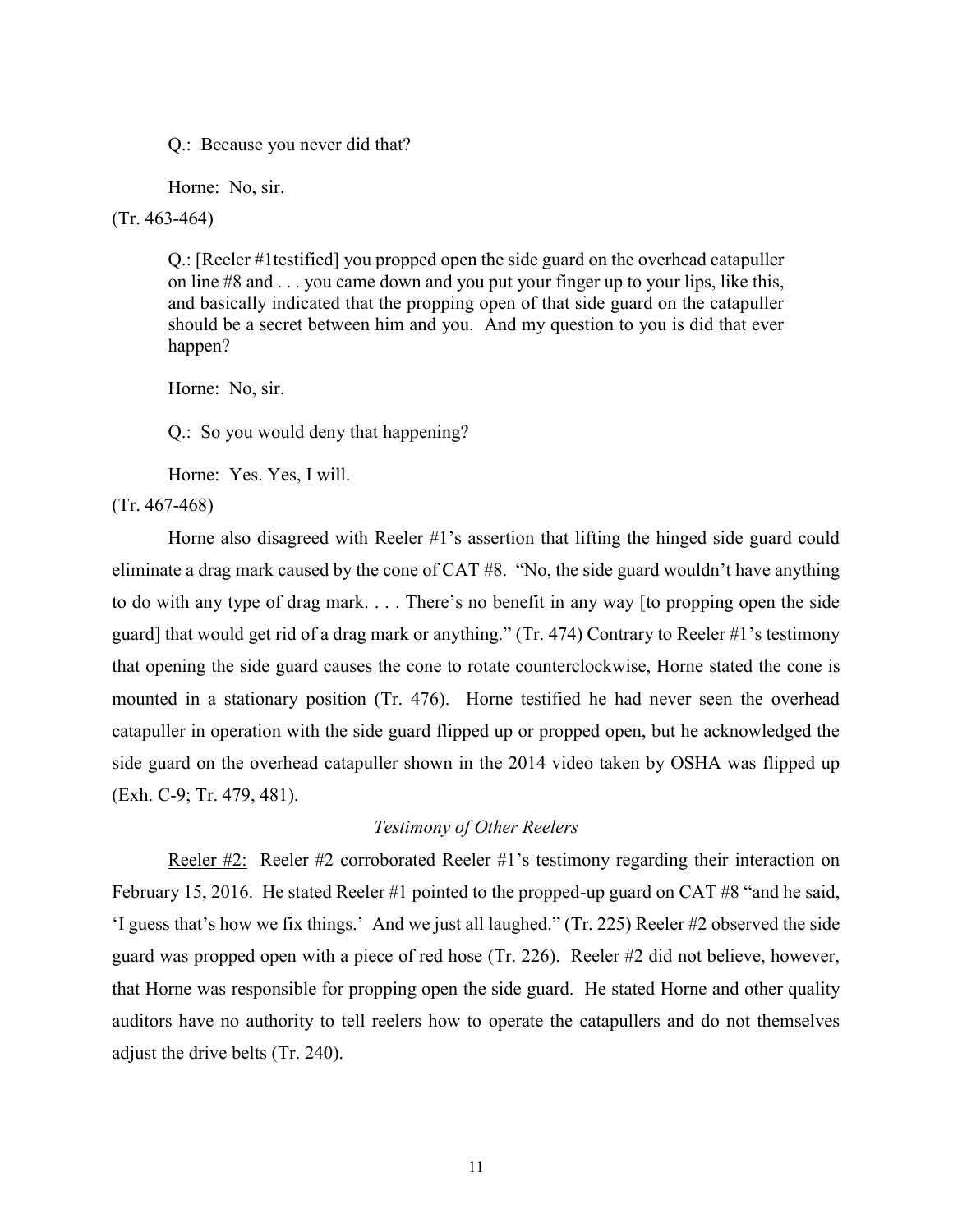Reeler #3:Reeler #3 worked for HBD for approximately two years before leaving in April 2016 (Tr. 255). His recall of his observations the day before the accident was uncertain. He stated he saw the hinged side guard on CAT #8 propped open the day before the accident. "I witnessed another employee, R. J. [Horne] was up top—and that part is a little fuzzy. I'm not sure if he actually propped it up or not. But I do recall seeing it propped up." (Tr. 257) Later Reeler #3 clarified, "I do remember [Horne]—like he was sitting up there. Like he was standing up there. I do remember seeing him up there. . . . I don't remember seeing him actually prop up the guard. . . I assumed it was him." (Tr. 271)

Reeler #3 corroborated the testimony of Reelers #1 and #2 regarding the comment made by Reeler #1 the day before the accident. "[Reeler #1] came over and he said, 'I guess this is how we fix things," and he kind of pointed to it and it was propped open. And I just kind of shrugged it off. I mean, I didn't really think anything about it, you know." (Tr. 259)

Reeler #3 described the immediate aftermath of the accident that occurred the next day.

Well, when it initially happened like I heard a scream once and I really didn't think anything of it. I mean it's a factory so we kind of -- try to make light of it, so we just hoot and holler a little bit. But the second time it was blood curdling, like it sent a shiver up my spine a little bit. That was a pain scream. And that's when I ran over and there's a computer -- like a box that has an emergency stop on it and I hit that and then I run up the steps and I loosened it up off his arm. . . .I ran up the steps and then I loosened the cat so he could pull his arm free. And then just after that happened, like I kind of stood on the -- this side over here where there's like a green bannister right there or whatever. And I had him by the shirt a little bit, so like as he was walking down the steps he wouldn't fall.

(Tr. 260-262)

Reeler #4: Reeler #4 was acting as utility relief for the 8:00 a.m. to 4:00 p.m. shift on February 16, 2016, substituting for Reeler #5, who usually worked that shift (Tr. 595, 599). At 4:00 p.m., Reeler #1 relieved Reeler #4. Reeler #4 testified the hinged side guard of CAT #8 was not propped open at any time during his shift (Tr. 596). He had a short conversation with Reeler #1 regarding a drag mark that had appeared on the hose near the end of his shift.

It was when he approached me, I explained to him first thing that there was a slight drag mark on the hose, and nobody was complaining about it, and then I explained to him that I went to the proper steps from one end of his line to the other to evaluate on what was causing the drag mark, and then I explained to him what was causing the drag mark, you know, what possibly could be done to resolve the drag mark, and then I explained to him that it was at the end of the shift when I found the cause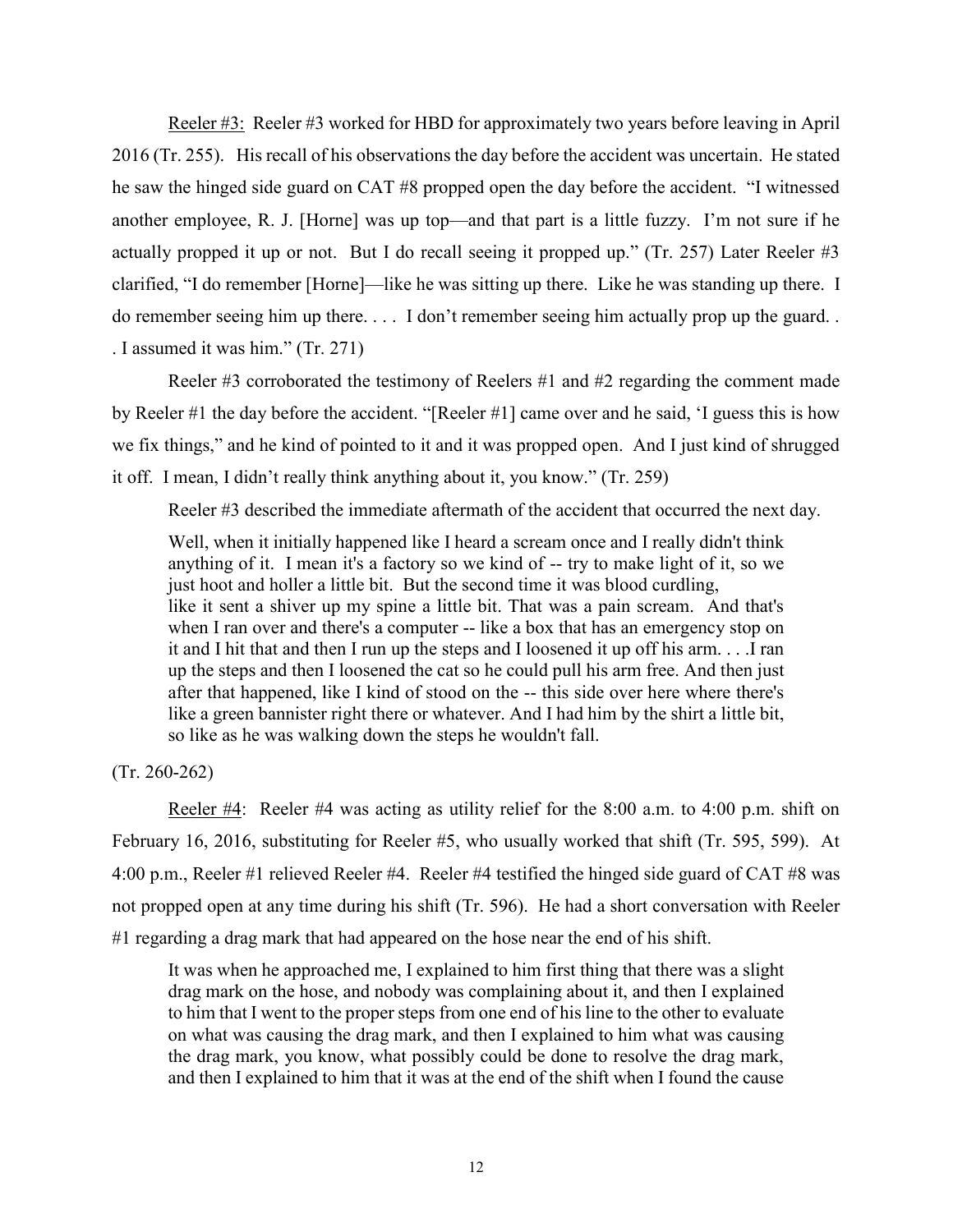of the drag mark, that he would have to call maintenance and tell them that this is the issue, this is how, you know, that it needs resolved.

(Tr. 596-597) Reeler #4 concluded the drag mark was caused by a bearing block behind the guide rollers on CAT #8, not far from the guarded side opening (Exh. R-13; Tr. 600).

Reeler #6: Reeler #6 has worked for HBD since October of 1984. He is the father of the injured employee, Reeler #1 (Tr. 277). Reeler #6 agreed with Reelers #1, #2, and #3 that the hinged side guard to CAT #8 was propped up the day before his son's accident. "I seen that the guard was propped open with a piece of hose. . . It looked to me like a one inch red Valu-flex." (Tr. 281) He observed this "around 9:00, 9:30 that morning." (Tr. 282) $^8$ 

Reeler #7: Reeler #7 worked the midnight to 8:00 a.m. shift on lines #7 and #8 (Tr. 606, 608). He relieved Reeler #1 on February 15, 2016, the day before the accident (Tr. 609). He testified the hinged side guard on CAT #8 was closed when he arrived for his shift. He had never seen the guard propped open (Tr. 609).

#### *Credibility Determination*

As noted, it is not necessary for the Secretary to prove how an accident occurred to establish an employer failed to comply with the terms of the standard. The testimony of the witnesses did, however, raise an issue of credibility, which the Court will address.

Reelers #1, #2, #3, and #6 testified they observed the hinged side guard of CAT #8 propped open with a scrap of hose the day before the accident. Reelers #2 and #3 corroborated Reeler #1's account that they observed the propped side guard when it was pointed out to them by Reeler #1 during the 4:00 p.m. to 12:00 a.m. shift on February 15, 2016. Reeler #6 also testified he observed the side guard propped open, but stated he noticed it on his own around 9:00 or 9:30 a.m. that day (Tr. 158-159, 225, 259, 282). Reeler #1 attributed the propping open of the guard to Horne, although he did not actually see Horne do so. Rather, he inferred Horne was responsible because he saw Horne climb the steps to CAT #8 and then saw the side guard was propped open afterwards. Horne conceded he climbed the stairs to the platform, but denies propping the guard open (Tr. 462- 463). Reeler #3 remembered seeing Horne on the platform of CAT #8, but he did not see him prop open the side guard (Tr. 257, 271).

<sup>8</sup> Reeler #1 claims he surmised Horne had propped open the side guard on CAT #8 after the 4:00 p.m. shift started on February 15, 2016. His claim is at odds with his father's statement that he observed the side guard propped open between 9:00 and 9:30 that morning (approximately six and a half hours earlier).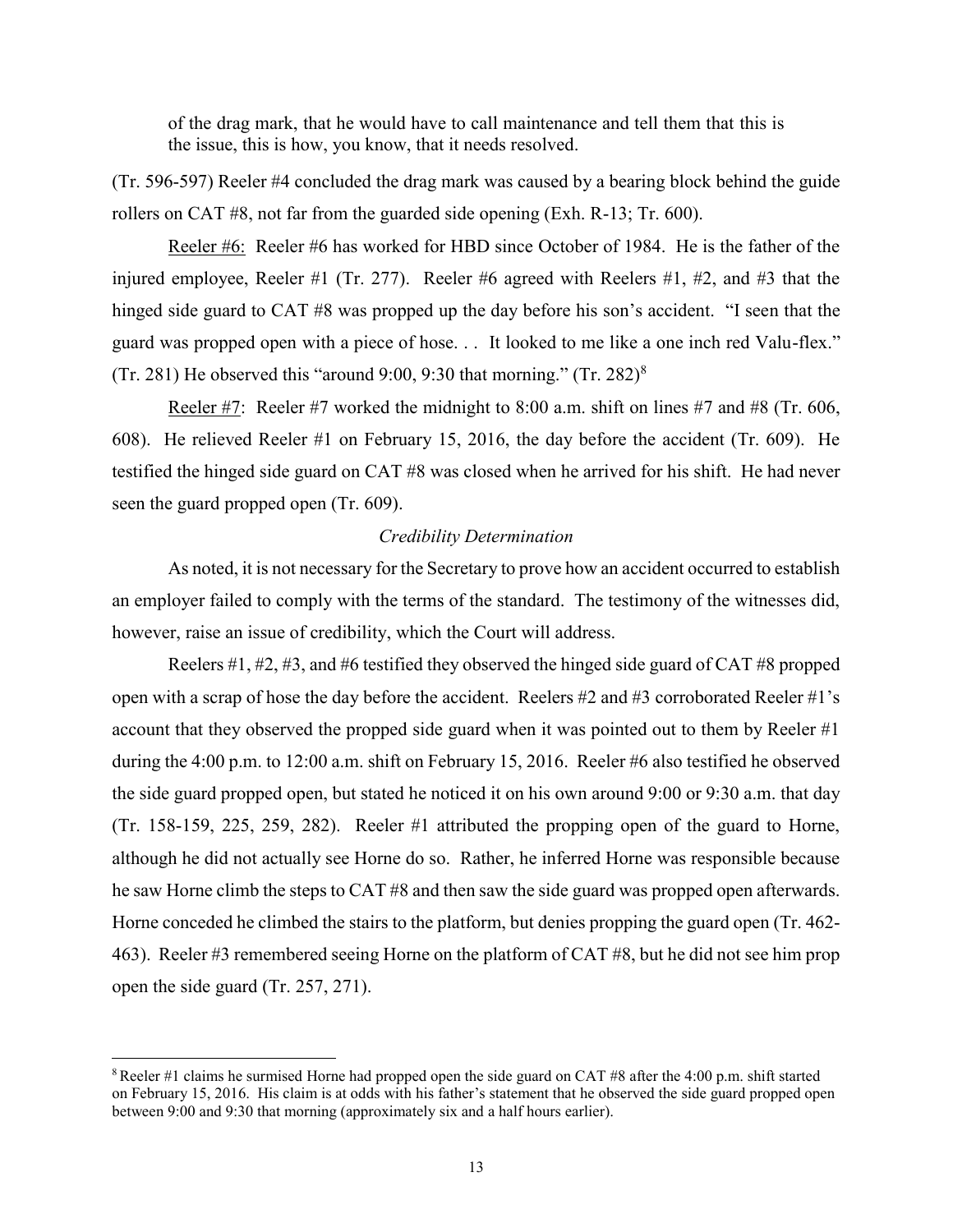The Court determines the record does not establish Horne propped the side guard open. There is no positive evidence tending to establish he did so, only Reeler #1's inference based on Horne's presence on the platform prior to Reeler #1's observation of the propped guard. The inference of Reeler #1 is undermined by the testimony of his father, Reeler #6, who stated he observed the side guard propped open at least six and a half hours before the 4:00 p.m. shift started.

After Reeler #1 finished working his shift (during which he claims the side guard was propped open) on February 15, 2016, Reeler #7 relieved him at midnight and worked until 8:00 a.m. the following day. Reeler #4 relieved Reeler #7 at 8:00 a.m. and worked on line #8 until 4:00 p.m. on February 16, 2017, when Reeler #1 relieved him (Tr. 595). Reelers #4 and # 7 testified the side guard on CAT #8 was not propped open during their shifts (Tr. 596, 609). Reeler #4 had been searching for the cause of a drag mark immediately before Reeler #1 relieved him and had traced it to a bearing block behind the guide rollers, a discovery which would have brought him next to the side guard on CAT #8 (Exh. R-13; Tr. 600).

The Court credits the testimony of Reelers #4 and #7 that the side guard on CAT #8 was not propped open during the shift immediately following Reeler #1's shift on February 15 and the shift immediately preceding his shift on February 16, when he was injured. The Court also credits the testimony of Reeler #4 that he informed Reeler #1 of the source of the drag mark on the hose being run at the shift change on February 16, 2016. Reelers #4 and #7 were both credible witnesses.<sup>9</sup> They were straightforward and unequivocal in their responses. Each reeler testified with a matter-of-fact demeanor and with no hesitations. They demonstrated no evasiveness or uneasiness during the questioning. Their responses were prompt and confidently delivered.

In contrast, Reeler #1's speech pattern and physical demeanor changed markedly when he answered questions about Horne's actions and about the accident itself. At times he sounded rehearsed and overly insistent on certain points. The Court is aware Reeler #1 was seriously injured in a traumatic accident that occurred exactly one year prior to the hearing and he was in obvious physical discomfort on the stand. Nevertheless, his defensiveness and evasiveness appeared related to his testimony regarding Horne's purported propping open the side guard as

<sup>&</sup>lt;sup>9</sup> The testimony of Reelers  $#2, #3,$  and  $#6$  that they observed the side guard on CAT  $#8$  propped open during their shifts on February 15, 2016, does not directly contradict the testimony of Reelers #4 and #7 that the side guard was not propped open at the end of Reeler#1's shift on February 15 and the beginning of his shift on February 16. It is possible the side guard was propped open temporarily by an unknown employee one or more times on February 15 and 16. The Court finds specifically the side guard to CAT #8 was not propped open at the time of Reeler #1's accident on February 16, 2016.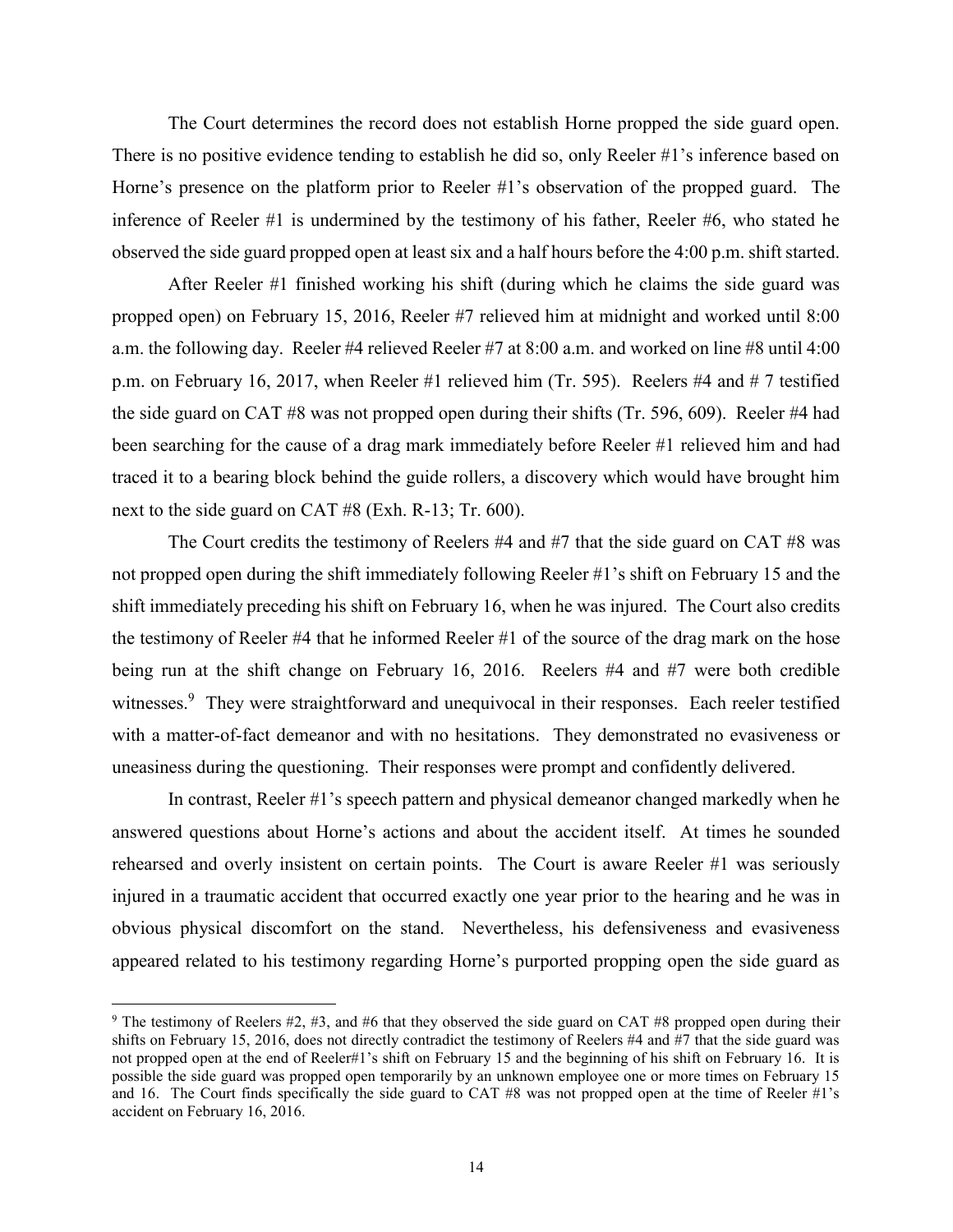well as Reeler #1's detailed account of how his arm ended up in the side opening on CAT #8. The Court has reviewed carefully Reeler #1's account of his accident (Tr. 166-167) while referring to Exhibits R-12a (photo of the stairway and platform of CAT #8, marked by Reeler #1) and C-6 (close-up photo of hinged side guard of CAT #8). It is difficult to reconcile Reeler #1's account with the physical layout of the stairway, platform, and catapuller shown in the photographs. Reeler #1 stated his right foot was on the top step of the stairway and his right hand was still on the right bannister. The Court finds implausible Reeler #1's testimony that, while his weight was on his right foot and his right hand was on the bannister, his left arm was forced into the opening of the catapuller by the small, lightweight, Plexiglas guard (which he refers to as the door): "[T]he door fell and hit my arm, my left arm, and it pulled me into the machine at that time." (Tr. 167) The Court does not credit his testimony that the side guard on CAT #8 was propped open at the time of the accident on February 16, 2017.

## *The Secretary's Burden for Proving Noncompliance with the Standard*

To prove HBD failed to comply with the terms of  $\S$  1910.212(a)(1), the Secretary must establish HBD failed to provide a method of machine guarding for CAT #8 to protect reelers and other employees in the area from the hazard of ingoing nip points.

Under section  $1910.212(a)(1)$ , the Secretary is required "to prove that a hazard" within the meaning of the standard exists in the employer's workplace." *ConAgra Flour Milling Co.*, 16 BNA OSHC 1137, 1147, 1993-95 CCH OSHD ¶ 30,045, p. 41,241-42 (No. 88-1250, 1993) (citing *Armour Food Co.*, 14 BNA OSHC 1817, 1821, 1987-90 CCH OSHD ¶ 29,088, p. 38,883 (No. 86-247, 1990)), *rev'd on other grounds*, 25 F.3d 653 (8th Cir. 1994). Specifically, the Secretary "must show that employees are in fact exposed to a hazard as a result of the manner in which the machine functions and is operated." *Id.* (citing *Jefferson Smurfit Corp.*, 15 BNA OSHC 1419, 1421, 1991-93 CCH OSHD ¶ 29,551, p. 39,953 (No. 89-553, 1991)). The mere fact that it is not impossible for an employee to come into contact with the moving parts of a particular machine does not, by itself, prove that the employee is exposed to a hazard. *Armour Food*, 14 BNA OSHC at 1821, 1987-90 CCH OSHD at p. 38,883.

*Safeway #2555, & Its Successors*, 2005 WL 858056 at \*1(No. 03-1072, 2005).

The Court of Appeals for the Sixth Circuit (the circuit in which this case arises) has held it is the Secretary's burden to show a feasible method of machine guarding exists to protect employees from hazards.

[T]he standard applies only where there exists an identifiable and practical means for guarding the specific machine in the specific uses to which the cited employer puts it. *See, e. g., Production Control Units, Inc.* (OSHRC Docket No. 6976), 15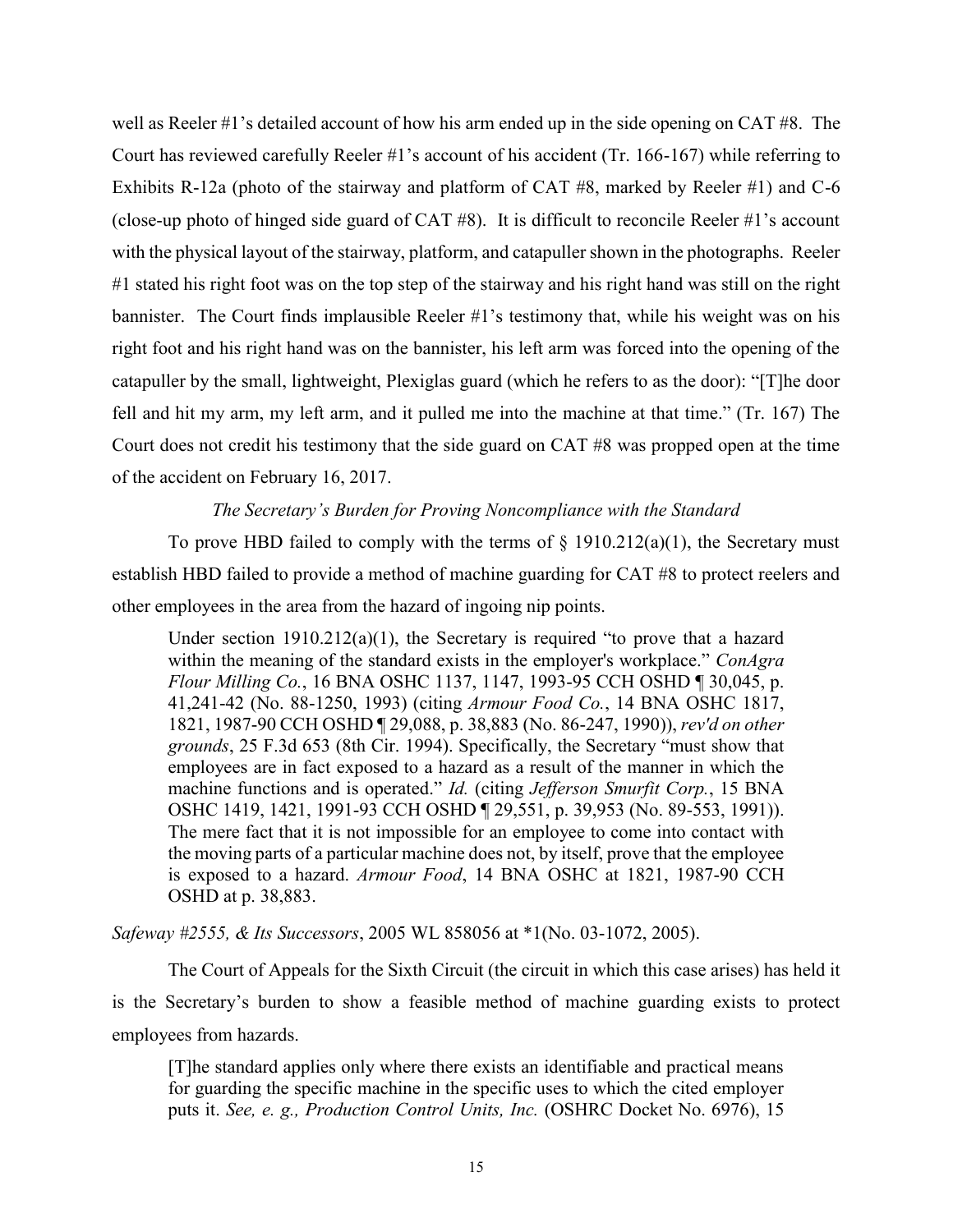OSAHRC 617, 2 BNA-OSHC 3294, 1975-76 CCH-OSHD P 20,238 (Ad.L.Judge, 1975). We believe that this approach places an eminently reasonable limitation on the breadth to which the standard's literal language might otherwise be extended. Further, it comports with the principle that where a standard imposes a duty without specifying the means of compliance, the Secretary has the burden of establishing the existence of a specific and technologically feasible means of compliance as an element of his showing that a violation has occurred. *See General Electric Co. v. OSHRC*, 540 F.2d 67, 70 (2d Cir. 1976); *Ace Sheeting & Repair Co. v. OSHRC*, 555 F.2d 439, 440-41 (5th Cir. 1977); *Irvington Moore, Division of U. S. Natural Resources, Inc. v. OSHRC*, 556 F.2d 431, 433 n. 3 (9th Cir. 1977).

*Diebold, Inc. v. Marshall*, 585 F.2d 1327, 1333 (6th Cir. 1978). The Secretary must also demonstrate the employer had sufficient notice of the standard's requirements. *Id.* 582 F. 2d at 1335-1336.<sup>10</sup>

The Court finds, for the reasons that follow, the Secretary has met the three requirements for establishing HBD failed to comply with the terms  $\S$  1910.212(a)(1) in that: (i) HBD did not provide adequate guarding on the CAT #8; (ii) a feasible method of adequate guarding existed; and (iii) HBD had sufficient notice of the cited standard's requirements.

# *(i) Adequacy of the Hinged Side Guard*

It is undisputed HBD equipped the CAT #8 with a hinged side guard covering the opening to the drive belts. The Secretary contends the guard was inadequate because it was hinged, and so could be bypassed at the will of the reeler or any other employee. HBD argues the guard is adequate for essentially the same reason: "[T]he only means for access on the part of the reeler/operator is through a unilateral bypassing of the hinge guard." (HBD's brief, p. 17) Whether the ability of the operator to bypass the hinged side guard renders it inadequate under § 1910.212(a)(1) is the crux of the issue. To resolve this issue, the Court looks to the testimony of the expert witnesses called by the Secretary and HBD.

The Court qualified James Washam (called by the Secretary) and Brian Huber (called by HBD) as experts in machine guarding and LOTO (Tr. 313-314, 642).<sup>11</sup> Washam had visited

<sup>&</sup>lt;sup>10</sup> HBD did not dispute at the hearing and does not argue in its brief that adequate guarding of CAT #8 was infeasible or that it lacked adequate notice of the requirements of § 1910.212(a)(1).

<sup>&</sup>lt;sup>11</sup> Washam is a former CSHO and assistant area director in OSHA's Cincinnati Area Office. In 1997, he was named OSHA's Region V Machine Guarding and Lockout Coordinator, a position he served in for ten years. He subsequently worked as a private safety consultant conducting machine-guarding and LOTO audits in private industry. OSHA hired Washam to develop and redesign its courses relating to machine guarding and LOTO and to present the courses to OSHA personnel. He served on several ANSI committees, including those addressing mechanical press requirements, risk assessment, and robotics (Exh. C-20, p. 1; Tr. 307-311).

Huber is a partner in Machine Safety Specialists, LLC, a consulting company for machine safety. He was a safety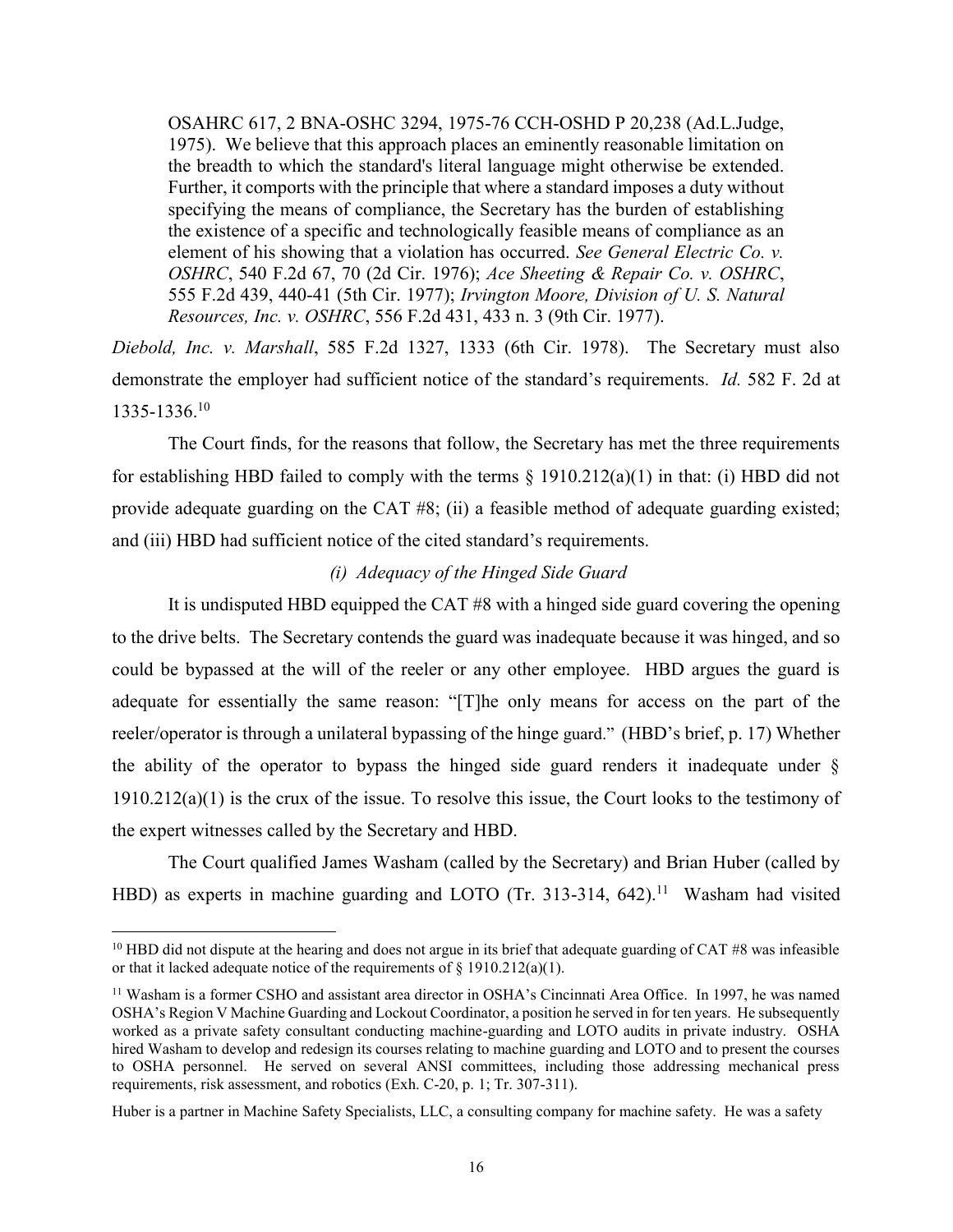HBD's Bellefontaine plant in 2015 as part of another case, during which he observed machines and equipment, including the catapullers. He visited the plant again on January 27, 2017 (Exh. C-20, p. 3; Tr. 315-316).<sup>12</sup> Huber visited the plant and examined CAT#8 on January 10, 2017 (Tr. 665).

Washam concluded the hinged side guard did not meet the requirements of § 1910.212(a)(1):

[I]t is my opinion that the side guard on the Catapuller prior to February 16, 2016, was inadequate protection for the hazardous condition created by the in-running belts of that machine. Operators of the Catapuller were thus exposed to serious hand and arm injuries. In order for barrier guards with movable sections to provide adequate protection, they must be fixed in position with fasteners not readily removable or must be equipped with safety interlock switches designed to stop all movement when opened. The side guard on the Catapuller had neither.

# (Exh. C-20, p. 5)

 $\overline{a}$ 

On the other hand, Huber concluded the hinged side guard complied with  $\S 1910.212(a)(1)$ :

Since the guard will not stay in the open position by itself due to the design of the guard, the operator must keep one hand on the open guard at all times. The other hand would then be used to make the adjustment to the pressure on the hose. As soon as the operator's hand releases the guard, the guard will close, due to the design of the guard.

This design is well designed and effective in the respect that it forces the operator to fully engage both hands while making hose pressure adjustments. Many "catapullers," or belt pullers on the market are fully open on both sides allowing an operator to insert a hand or finger into the path of the hose or belt and experience

products manager for twelve years for Northwest Controls/Crescent Electric Supply. He has presented machine guarding training to CSHOs in Ohio (Exh. C-23, pp. 3-4; Tr. 635-638).

 $12$ At the Secretary's request, and over the objection of HBD, Washam attended the depositions of the employee witnesses (Tr. 323-324). The burden is on the party seeking to exclude a person from the deposition to move for a protective order "designating the persons who may be present while the discovery is conducted." Fed. R. Civ. P.  $26(c)(1)(E)$ . To meet this burden, the moving party must show "good cause" that an order is necessary "to protect a party or person from annoyance, embarrassment, oppression, or undue burden or expense." *Id.* HBD failed to establish good cause for excluding Washam from the depositions. HBD also objected to Washam's testimony that was grounded on his observations of the deposition testimony of the employee witnesses, citing *Crowley v. Chait,* 322 F. Supp. 2d 530 (D.N.J. 2004) (Tr. 323-324). In *Crowley,* the district court judge barred the plaintiff's expert "from testifying as to any conclusions that are based on his review of depositions and the summaries of the depositions." *Id.*  at 547. The district court judge found the expert's anticipated testimony was unreliable because he "relied on summaries prepared by counsel." *Id. Crowley* is inapposite to this proceeding, in which Washam attended the depositions in person and did not rely on summaries provided by the Secretary. Upon questioning by the Court, HBD's counsel acknowledged he and another counsel attended the employee depositions and had the opportunity to cross-examine the witnesses. "Myself and Mr. Clancy . . . were there. We were able to participate. It was under oath. They were sworn-in witnesses, everything you asked is yes." (Tr. 334) HBD did not address the issue of Washam's attendance at the employee witnesses' depositions in its brief.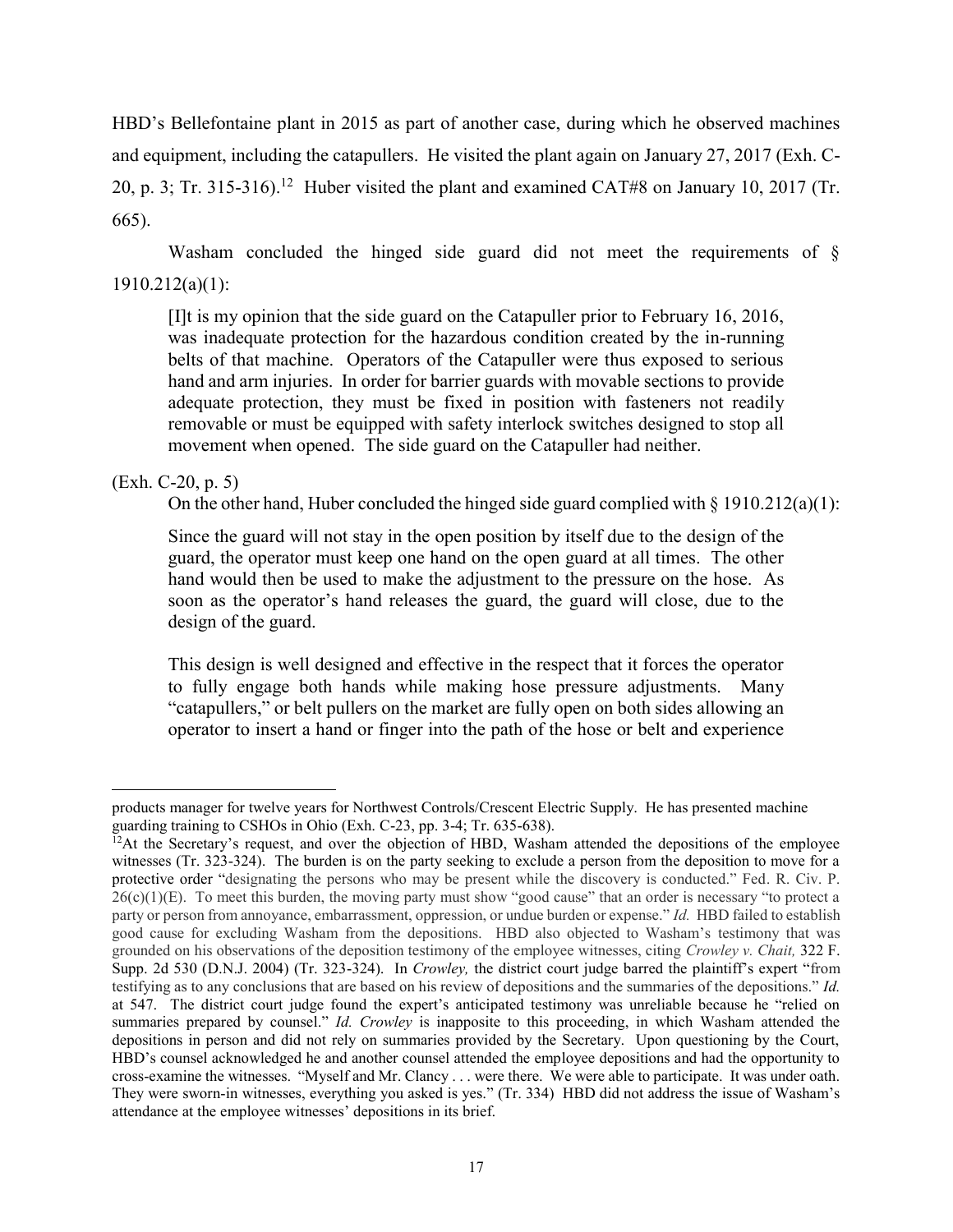an in-running nip. The design of the catapuller used at HBD/Thermoid eliminates this possibility.

The only way I can see that an operator would be injured on the catapuller used at HBD/Thermoid would be an intentional bypass by utilizing an unauthorized device to hold the guard open.

## (Exh. C-23, p. 1)

Huber testified HBD implemented a secondary safeguarding measure using "safe distance safeguarding." (Tr. 652) HBD argues the "function of lifting the side guard to inspect the hose pressure occurred with the operators' hands being engaged at a location beyond exposure to any nip hazard. Likewise, the reeler/operator adjusted the depth of the drive belts by turning the T handle of the jack screw located above and on top of the catapuller. Again, the location of the T handle was clearly beyond the nip hazard. … Put simply, this secondary safeguarding method in conjunction with the machine guards provided acceptable safeguarding against amputation hazard." (HBD's brief, pp. 23-24)

Washam disagreed that this method protected a reeler lifting the side guard. "[H]e's not safeguarded by location. Location means I'm 10 feet away or 8 feet away, I can't reach this thing. In this case he can reach them inadvertently or intentionally, or if he makes a mistake he can reach those drive belts." (Tr. 362) Although reelers are trained to lift the side guard with one hand while adjusting the T-bar handle with the other, this does not protect a reeler from inadvertence or inattention. "He's got a free hand when he opens the gate or the movable section. …When he's up there, everything is going the way it should, he raised one hand up to the adjustment knob. That's the way he's supposed to do it, but you can't rely on he's going to do that every time, nothing is going to go wrong, something else happens. That's why most accidents occur." (Tr. 362)

Although both expert witnesses demonstrated they were knowledgeable and experienced in the history and application of machine guarding, it is Washam's view which reflects Commission precedent. "[A]ccidents generally do not always occur during normal operations. Indeed, the very term 'accident' implies that something abnormal has occurred. Standards are intended to protect against injury resulting from an instance of inattention or bad judgment as well as from risks arising from the operation of a machine. *Pass & Seymour, Inc.*, 7 BNA OSHC 1961,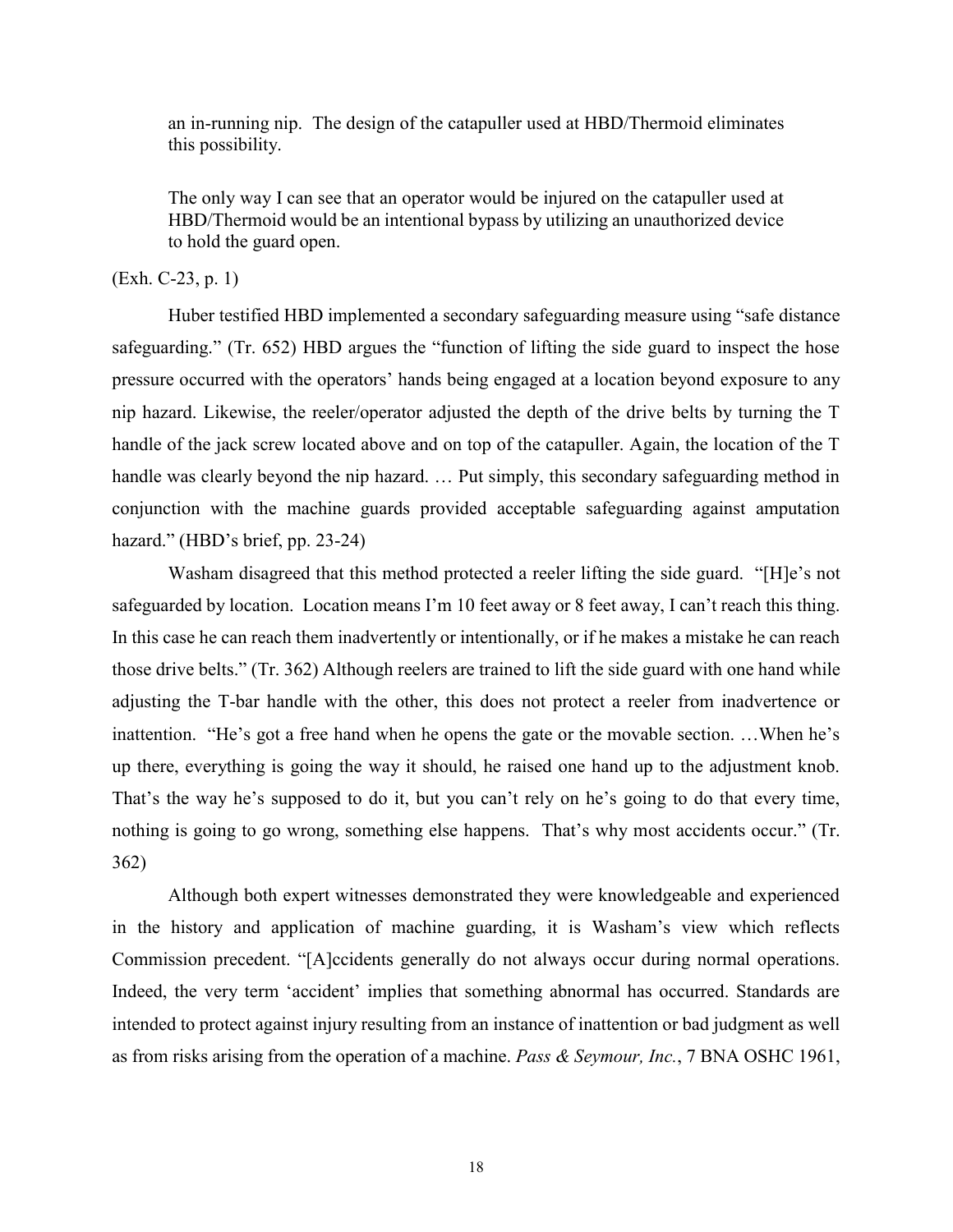# 1963, 1979 CCH OSHD ¶ 24,074, p. 29,238 (No. 76-4520, 1979)." *Trinity Indus., Inc.,* 1994 WL 71661, at \*21 (No. 88-1547, 1994).

The Commission has also long-recognized that OSHA's machine guarding standards were designed to protect employees from common human errors such as "neglect, distraction, inattention or inadvertence of an operator [.]" *Slyter Chair, Inc.,* 4 BNA OSHC 1110, 1112 (No. 1263, 1976). "The standard was designed to provide against such human weaknesses." *Id*. "This requirement implicitly recognizes that human characteristics such as skill, intelligence, carelessness, and fatigue, along with many other qualities play a part in an individual's job performance, and it avoids dependence on human conduct for safety." *B.C. Crocker,* 4 BNA OSHC 1775, 1777 (No. 4387, 1976). "The plain purposes of the standard are to avoid dependence upon human behavior and to provide a safe environment for employees in the machine area from the hazards created by the machine's operation." *Akron Brick & Block Co*., 23 BNA OSHC 1876, 1878 (No. 4859, 1976).

*Matsu Alabama, Inc.*, 25 BNA 1952, 1970 (No. 13-1713, 2015) (ALJ), *aff'd* 670 Fed. Appx. 699  $(11^{th}$  Cir. 2016).

HBD argues it "instructed its employees on how to recognize the hazards associated with their work and the ways to avoid the amputation hazard. Of note, HBD's safety orientation, as well as its on the job training was tailored to advise its reeler/operators of the hazards associated with operating the elevated catapullers and included instructions relative to proper utilization of all safety devices and machine guards." (HBD's brief, p. 24) Again, Commission precedent, as well as that of the Sixth Circuit, does not support HBD's position. The Sixth Circuit affirmed the Commission's holding that § 1910.212 "concerns guarding of machinery rather than training or signage." *Selkirk, Inc. v. U.S. Occupational Safety & Health Review Comm'n*, 49 F. App'x 42, 44 (6th Cir. 2002).<sup>13</sup>

The Court agrees with the Secretary's position that a guard is not effective if it is easily bypassed by an employee. The Commission made this point long ago, when discussing an Employer's implementation of a two-hand tripping device as a "secondary safeguarding measure":

Respondent asserts that an employee would only jog a machine with each of his hands on a separate button. Respondent thus appears to contend that its machines were equipped with an acceptable form of guarding: a two-hand tripping device. …

<sup>&</sup>lt;sup>13</sup> Although HBD asserted the affirmative defense of employee misconduct in its Answer, it did not pursue this defense at the hearing and does not argue it in its brief. As such, the defense is deemed abandoned. *See Georgia-Pacific Corp.,* 15 BNA OSHC 1127, 1130 (No. 89-2713, 1991) (Issues not briefed are deemed abandoned.). Even if argued, the employee misconduct defense would not succeed in this case. "There is no work rule that, if communicated to employees, would change the fact that [the employer] failed to properly guard the machines." *Matsu Alabama, Inc.,* 25 BNA OSHC at 1983.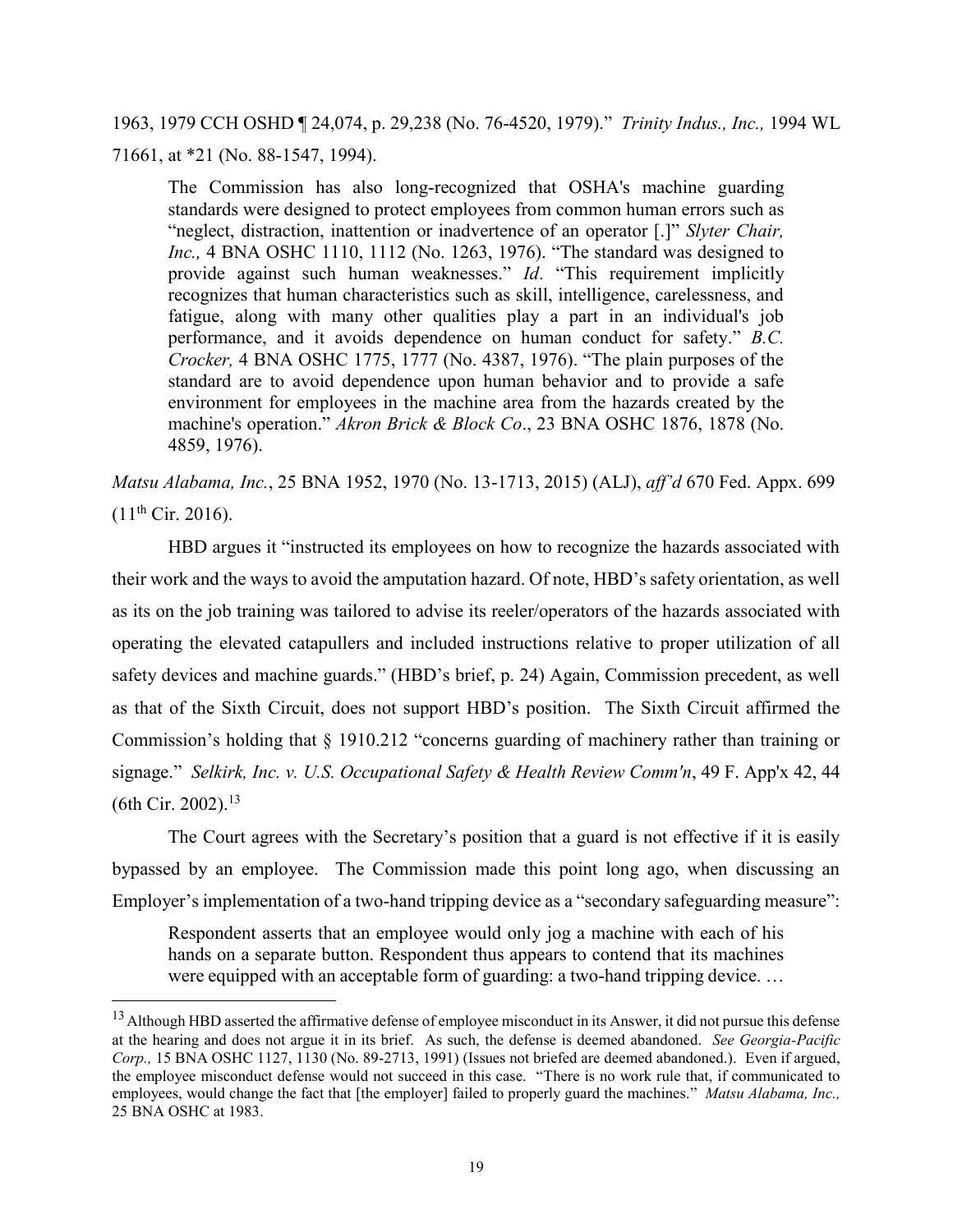However, such a guarding method is only acceptable *if installed in such a way that it cannot be easily circumvented by employees.* … The record does not support the assertion in Respondent's brief that employees in fact used both hands to operate the controls, nor can we conclude that the controls were arranged so as to require two-hand operation. Thus, the existence of the dual buttons does not alter our conclusion that Respondent violated the standard.

*Pass & Seymour, Inc.,* 7 BNA OSHC 1961, n. 5 (No. 76-4520, 1979) (citations omitted, emphasis added).

HBD's own theory of Reeler #1's injury illustrates the inadequacy of the hinged side guard.

The Secretary recalled Reeler #1 as a rebuttal witness. The cross-examination by HBD's counsel

was designed to establish a plausible cause of Reeler#1's injury.

Q.: [I]f you [reached in through the side opening of CAT #8 to adjust the hose], you would feel, one, it's unsafe; true?

Reeler #1: Yes, it's unsafe, yes.

Q. And you pride yourself in being a safe worker?

Reeler #1: I do.

Q.: And you also want to be respected by your co-workers, your fellow reelers?

Reeler #1: I guess, yeah.

. . . Q.: And so if you did an unsafe act or stupid act, you would feel embarrassed in the eyes of your co-worker; true?

Reeler #1: Yes. Yes.

(Tr. 745-745)

HBD posits that Reeler #1, while trying to eliminate the drag mark on the hose being processed when he started his shift on February 16, 2016, lifted the side guard with his right hand and reached into the opening with his left. This presumed action represents the sort of "neglect, distraction, inattention or inadvertence of an operator" an immovable guard is designed to prevent. HBD's theory demonstrates why employees should not be afforded the option of bypassing a machine guard. It was one of the reelers' duties to find the cause of drag marks on the hose and to eliminate the drag marks. If HBD's theory is correct that Reeler #1 reached through the opening to adjust the hose, he did so in the interest of accomplishing one of his assigned duties. Such an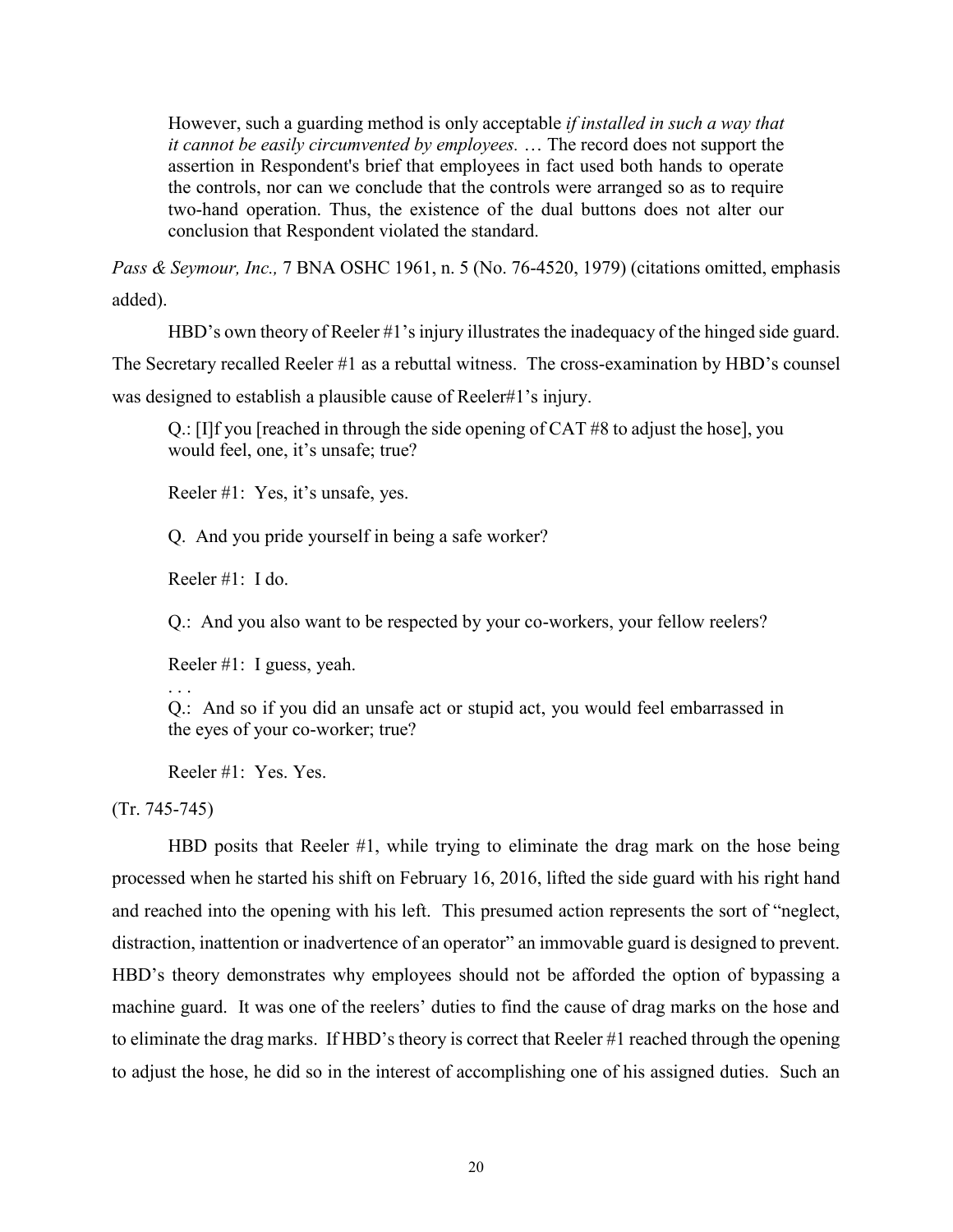action would show bad judgment and carelessness, but it results from the manner in which the machine functions and is operated.

The Court finds Washam's expert opinion regarding the efficacy of the hinged side guard to be persuasive. The Court determines the Secretary has established HBD did not provide an adequate side guard for CAT #8.

## *(ii) Feasible Method of Adequate Guarding Existed*

After Reeler #1's accident involving CAT #8, HBD modified the guarding method to protect against the hazard posed by the in-running nip points. HBD fully enclosed CAT #8 in a wire-mesh cage that is not moveable during the machine's operating cycle (Exhs. C-7  $\&$  C-9; Tr. 319-320). This eliminated the hazard created by the in-running nip points. HDB adduced no evidence showing the use of the wire-mesh cage had adverse technological or economic consequences for its employees or its product. The Court finds the Secretary has established the feasibility of HBD's compliance with the requirements of the machine-guarding standard as applied to CAT #8.

# *(iii) HBD Had Sufficient Notice of the Requirements of § 1910.212*

In the Sixth Circuit, the Secretary must demonstrate the employer had sufficient notice of the requirements of § 1910.212. *Diebold Inc.,* 582 F. 2d at 1335-1336. Among the recognized criteria for assessing the sufficiency of notice are (1) the need for the standard's generality, (2) industry practice relating to compliance with the standard, and (3) governmental enforcement of the standard's requirements. *Id.*

HBD had sufficient notice of what the machine-guarding standard required with respect to the Overhead CAT #8. The standard's generality results from its nature as a regulatory "catch-all" provision intended to impose guarding requirements on a wide variety of machinery where hazards exist and guarding is feasible but no other safety standard applies. HBD had installed the movable side guards on the machines to protect workers from hazards created by ingoing nip points. This demonstrates HBD was sufficiently notified of the machine-guarding standard's requirement that CAT #8's conveyor belts be guarded.

Regarding industry practice, the Secretary correctly notes ANSI Standard B11.19-2010

offers a representative perspective of what employers deem as adequate guarding of machines equipped with moveable barriers that are intended to protect workers from ingoing nip points. The thrust of that publication is that guards meant to protect against those hazards should not be capable of being bypassed while a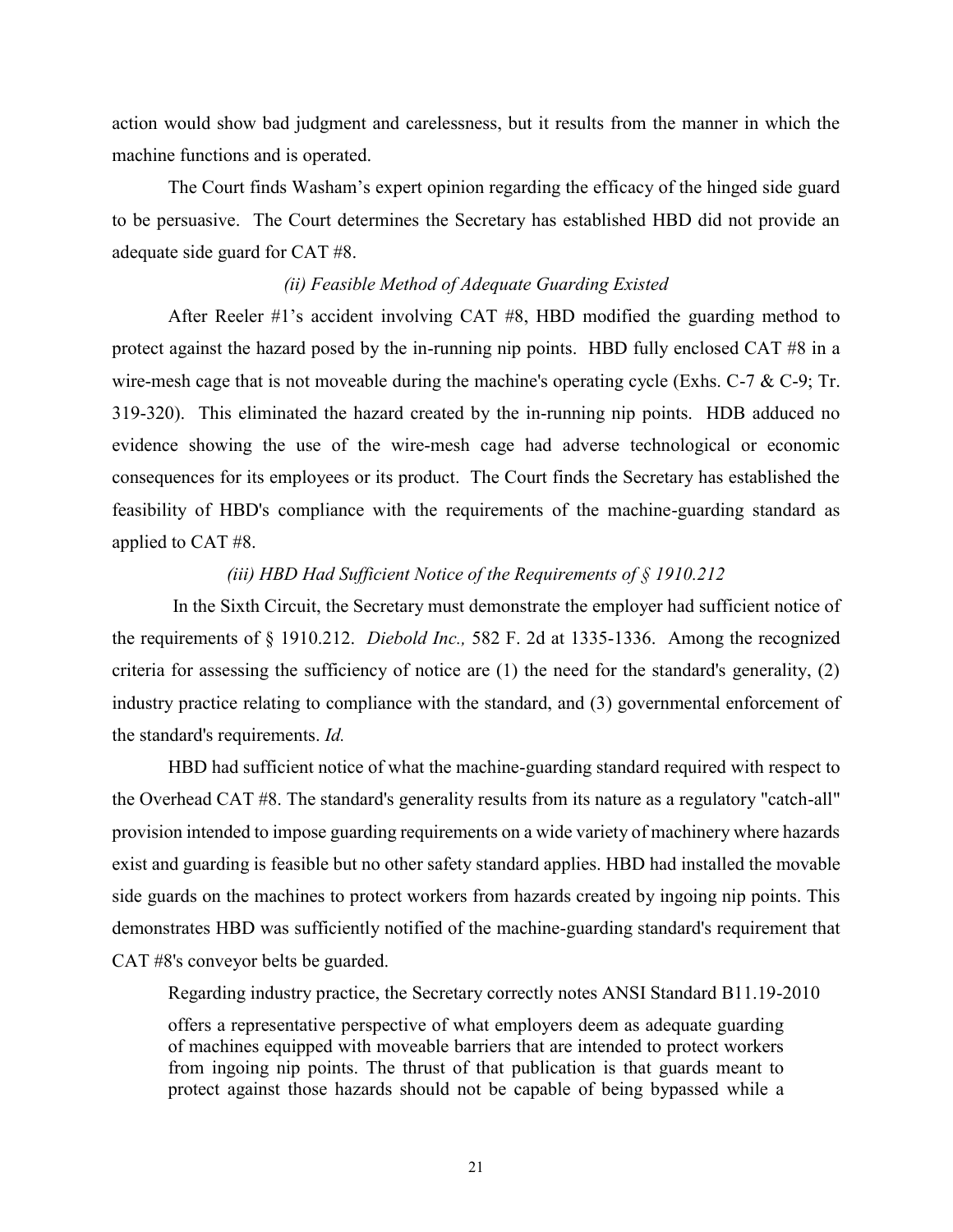machine is operating. At the hearing, both parties' experts acknowledged that principle as accepted industry practice. Consequently, industry practice clearly afforded HDB with sufficient notice that the side guard on the Overhead CAT #8 was inadequate due to the capability of its being bypassed during the machine's operating cycle.

(Secretary's brief, pp. 15-16)

It is well established that voluntary industry standards are admissible and probative evidence of industry recognition of hazards. *Bethlehem Steel Corp. v. OSHRC*, 607 F.2d 871 (3d Cir. 1979); *H–30, Inc. v. Marshall,* 597 F.2d 234 (10th Cir. 1979); *Titanium Metals Corp. of America v. Usury, supra* note 3; *Beaird-Poulan, A Division of Emerson Electric Co., supra; The Boeing Co., Wichita Division,* 77 osahrc 188/D13, 5 BNA OSHC 2014, 1977–78 CCH OSHD ¶22, 266 (No. 12879, 1977); *cf. Betten Processing Corp*., 75 OSAHRC 43/E2, 2 BNA OSHC 1724, 1974–75 CCH OSHD ¶19,481 (No. 2648, 1975) (ANSI standard used to show industry recognition of the hazard had been incorporated by reference.).

*Cargill, Inc.,* 10 BNA OSHC 1398, 1402 (No. 78-5707, 1982).

Huber, HBD's expert, conceded ANSI Standard B11.19-2010 prohibits bypassing of a guard during the operating cycle of a machine. He acknowledged video Exhibit C-9 shows a catapuller operating while the side guard is in the open position (Tr. 702-703). The Secretary has established industry practice provided notice to HBD of the inadequacy of its guard.

As for jurisprudence, the cases cited in the section of this decision addressing compliance with the terms of § 1910.212 establish Commission precedent for enforcing the requirements of the machine-guarding standard with respect to machines equipped with rotating conveyor belts that pose a hazard of ingoing nip points.

The Secretary has established HBD had sufficient notice of the requirements of  $\S$ 1910.212(a)(1).

# **(3) Employees Had Access to the Violative Condition**

To establish access under Commission precedent, the Secretary must show either that Respondent's employees were actually exposed to the violative condition or that it is "reasonably predictable by operational necessity or otherwise (including inadvertence), that employees have been, are, or will be in the zone of danger." *Fabricated Metal Prods*., 18 BNA OSHC 1072, 1074, 1998 CCH OSHD ¶ 31,463, pp. 44,506-07 (No. 93-1853, 1997) (citing *Gilles & Cotting, Inc*., 3 BNA OSHC 2002, 2003, 1975-76 CCH OSHD ¶20,448, p, 24,425 (No. 504, 1976)).

*S & G Packaging Co., LLC*, 19 BNA OSHC 1503, 1506 (No. 98-1107, 2001).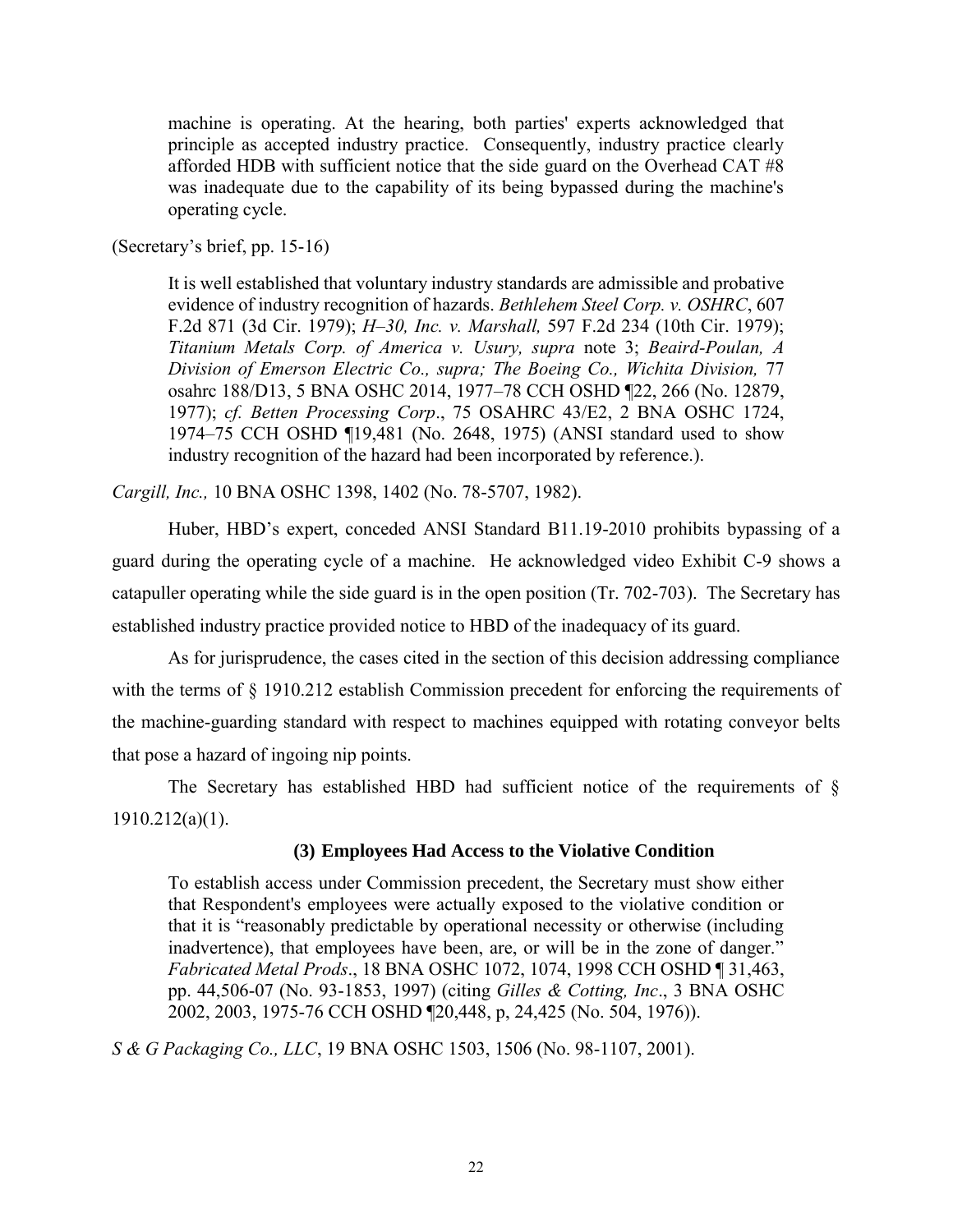HBD does not dispute its employees were exposed to the hazard created by the in-running nip points of CAT #8. Reeler #5 testified regarding employees' exposure to nip points on the CAT #8.

Cats have jaws that are adjustable. In our process we make different sizes of hose and they have a crank on top that you have to adjust the size for or the opening for the hose. If you don't adjust them, like if you're running bigger hose after a smaller hose, it will mash the hose flat, which will give it an oval effect and it's not a good product. So we have to adjust those out and that's one of the things you do is one of the first things you tell them to do is don't get your hands there, keep your hands back because of the belts that pull the hose through will pull you on in.

(Tr. 554-555)

 $\overline{a}$ 

The Secretary has established it was reasonably predictable by operational necessity that HBD's reelers were in the zone of danger of CAT #8.

# **(4) Employer Knowledge**

The fourth and final condition for a prima facie violation of the Act requires that the employer knew of the hazardous condition, or could have known through the exercise of reasonable diligence. … The knowledge of a supervisor or foreman, depending on the structure of the company, can be imputed to the employer. *See Danis–Shook Joint Venture XXV*, 319 F.3d at 812 (observing that "the knowledge of a supervisor may be imputed to the employer" and ascribing the foreman's knowledge of his own failure to wear protective gear to the defendant company).

*Mountain States Contractors, LLC v. Perez*, 825 F.3d 274, 283–84 (6th Cir. 2016).

HBD argues it had neither actual nor constructive knowledge of the inadequacy of the hinged side guards. HBD's argument focuses on its lack of awareness that reelers sometimes flipped the hinged side guards on catapullers to the open position while the catapullers were in operation. The employee witnesses called by HBD, including Reelers #4, #5, and #7, followed the company line and testified they had never seen catapullers operated with the side guard flipped open.<sup>14</sup> The employee witnesses called by the Secretary reported instances when they had seen the catapullers running with the side guards flipped open (Tr. 224-225, 279-289).

<sup>&</sup>lt;sup>14</sup> Despite stating categorically the side guards were never opened during the operation of the catapullers, two witnesses modified their testimony. Reeler #5 stated the side guards were always down during production, with one exception: "The only reason being to raise that hinge guard would be to actually grab the bottom, lift it out, look and see if the jaws are too tight, set the guard back down and crank it, loosen it up to keep it from pinching the hose." (Tr. 557) Gary Proffitt, HBD's extrusion supervisor, also acknowledged reelers lift the hinged side guards to make adjustments while the catapullers are in operation (Tr. 395).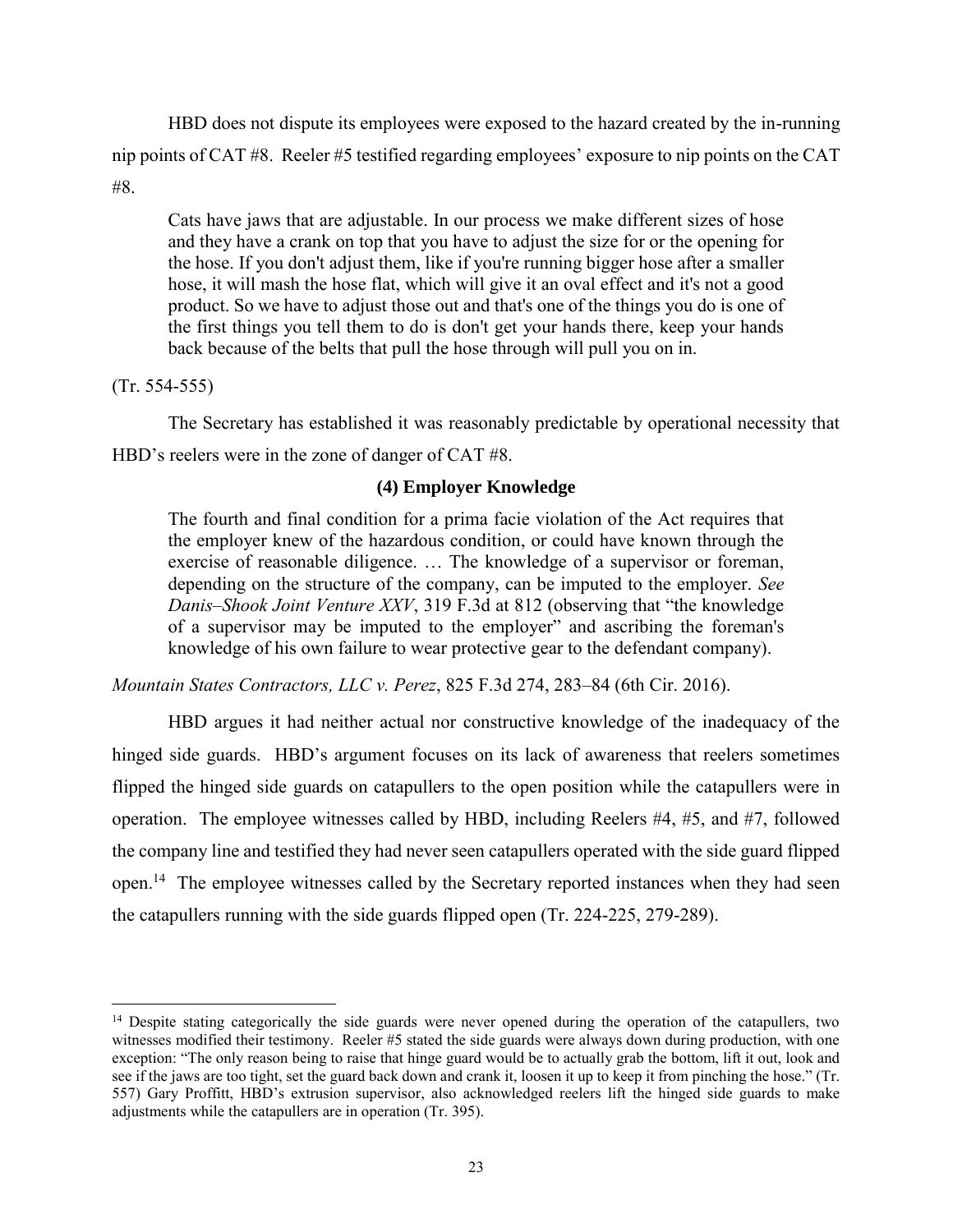HBD's focus on the instances when the side guards were flipped to the open position on the catapullers is misplaced. The hinged side guards were inadequate at all times because they could be lifted, not just when they actually were flipped into the open position. Whether the side guard was flipped open, propped open, or lifted with one hand, it was capable of being bypassed, which is what renders it inadequate. As James Washam noted,

[T]hat's the whole intent of the machine guarding requirement, is that you can't rely on somebody that was trained to recognize a hazard or work rule for protection. It's got to be by a device that prevents entry when that machine is running. So there's been many cases that an employee might open a guard and see a piece of hose inside that shouldn't be there or see a tool in there that the maintenance guy left in there or a piece of debris, and without thinking reach in and get it.

#### (Tr. 327)

It is undisputed management personnel at the Bellefontaine plant knew the side guards on the catapullers could be lifted. Reeler #5 testified the hinged side guards had been in place for "a few years" at the time of the accident and it was common knowledge among HBD's employees that the hinged side guard could be lifted while the catapuller was running (Tr. 585). HR supervisor Hill testified he had been aware "forever" that employees could open the side guards while the catapuller was operating (Tr. 506). As Reeler #5 and extrusion supervisor Proffitt conceded, there were times when it was necessary for reelers to lift the hinged side guard during the operating cycle. HBD had actual knowledge of the violative condition of the guards.

## *2014 OSHA Inspection and Video*

HBD argued at the hearing that it lacked knowledge of the violative condition of the side guards because OSHA had inspected its plant in 2014 and had not cited the catapuller side guards. In the 2014 video taken by CSHO Miller during her inspection of HBD's factory, the hinged side guard of the overhead catapuller is flipped up during the demonstration of the stringing operation. Reeler #5 volunteered his explanation for the guard's open position.

Q.: Who is taking this video?

Reeler #5: We had two ladies in from OSHA that were taking this video at the time. . . . This gentleman on the steps is . . . another reeler.

Q.: And is that hinge guard open there?

Reeler #5: Yes, it is.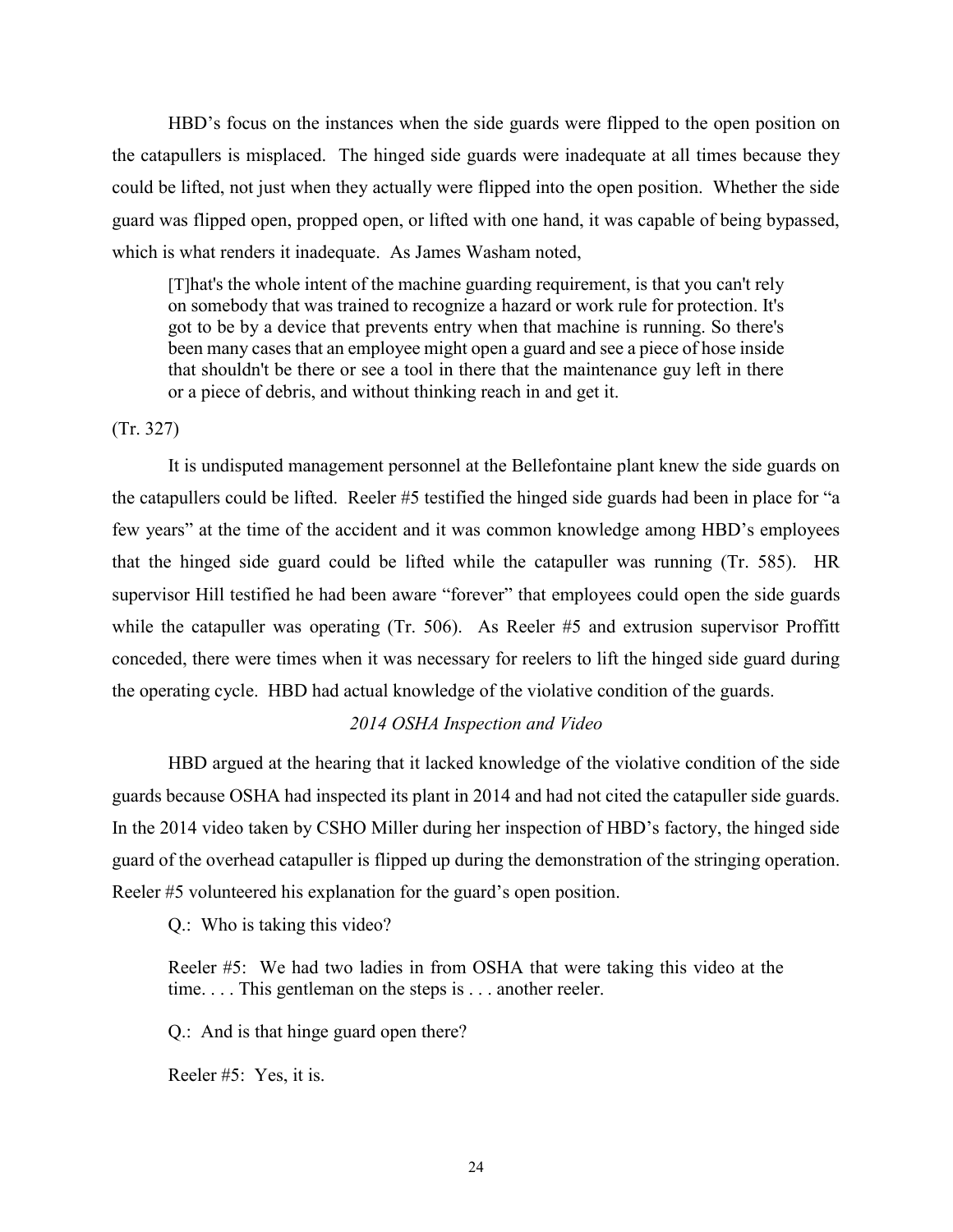#### Q. What's he doing?

Reeler  $#5$ : The reason for the hinge guard being open is  $-$ 

Q.: Well, first of all, what's he doing when –

Reeler #5: He fed the hose through the cat.

. . . Q.: Is that appropriate to string the hose through the cat with the hinge guard open?

Reeler #5: No. This particular day here, like I said, there were two ladies from OSHA in, and when they were talking about the cats, we were trying to explain the pinch on the hose, if it's too tight or not tight enough, and they didn't know exactly what we were talking about and asked if there was any way possible to see what was going on. And I told them, I said well, we can show you by leaving the guard up, and that was the only reason that guard was out of the way during that process, because you don't need to have it up for any reason once you launch the hose into the end of that cat.

Q.: And that wasn't even the cat #8?

Reeler #5: Yeah, that was Line 2.

Q.: And . . . when you referred to the hinge guard, that's the hinge guard where as you indicated are you able to prop it open or leave it open as it's depicted in that picture or that video?

. . .

Reeler # 5: No. No way possible.

(Tr. 571-572)

CSHO Miller stated she did not request that the hinge guard be raised while she videotaped the stringing procedure. She and CSHO Majoros were focused on a rotating shaft on the catapuller near the reelers' feet, not the overhead catapuller (Tr. 65). She stated, "That's the way that we we watched them reel up the hose. The focus was on the first part of the video for the reeler, not the catapuller. … If you see in the video, there is a flashlight focused on their feet and that's what the video was focused on." (Tr. 66) CSHO Miller testified she did not cite HBD for the inadequate hinged side guards because "it wasn't the focus of my citation. ... I can't catch everything." (Tr. 70)

Her testimony is corroborated by CSHO Majoros, who testified she was shining the flashlight towards the feet of the reelers as she stood next to CSHO Miller. The beam of the flashlight is visible in the video as it moves across the legs of the employees. She stated she did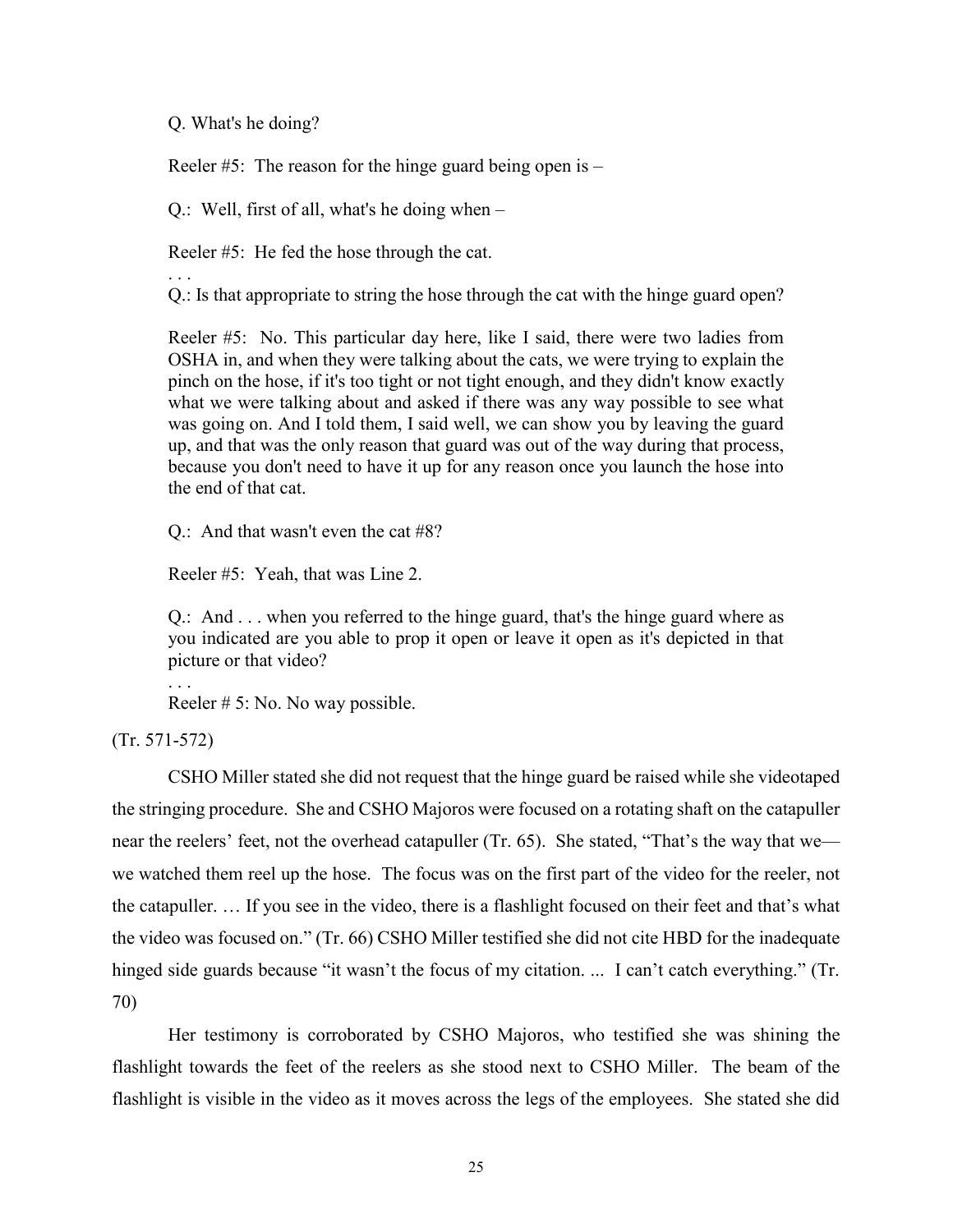not ask HBD to open the side guard. "Compliance officers are taught very early on that you don't expose yourself to a hazard and you don't expose employees to a hazard for the sake of a violation. It just doesn't happen." (Tr. 711)

The Court credits the testimony of CSHO Miller and CSHO Majoros over that of Reeler #5. Reeler #5's mannerisms and demeanor during his testimony detracted from his credibility. He was eager to blame the opened side guard on the CSHOs, ignoring counsel's question about what the reeler was doing and stating, unprompted, the CSHOs asked HBD to open the guard. No one else from HBD who attended the demonstration shown in Exhibit C-9, including HR supervisor David Hill, corroborated the testimony of Reeler #5 that the side guard was opened at OSHA's request. Hill accompanied the CSHOs during their inspection and he stated they did not show any interest in the hinged side guard (Tr. 514, 517). CSHO Miller and CSHO Majoros were unwavering in their testimony they did not ask HBD to open the side guard (Tr. 59-72). CSHO Majoros maintained her composure and was unshaken in the face of aggressively sarcastic crossexamination by HBD's counsel (Tr. 712-723).

OSHA's failure to cite HBD for the inadequate side guards on the catapullers during the 2014 inspection does not prevent a finding of a violation of § 1910.212(a)(1) in this proceeding.

It is well-established that "an employer cannot rely on the failure of the Secretary to issue a citation for a particular condition during an earlier inspection as the basis for later arguing lack of knowledge of the same hazardous condition." *Wheeling-Pittsburgh Steel Corp.*, 16 BNA OSHC 1780, 1782 (No. 91-2524, 1994). "In essence, the mere fact of prior inspections does not give rise to an inference that OSHA made an earlier decision that there was no hazard, and does not preclude the Secretary from pursuing a later citation." *Seibel Modern Mfg. & Welding Corp.*, 15 BNA 1218, 1224 (No. 88-821, 1991). In *Seibel*, the Commission noted it had previously "cautioned employers against freely drawing such inferences from uneventful inspections" since "an employer is required to comply with a standard regardless of whether it has previously been informed that a violation exists." *Id.* at 1223-1224 (citing *Simplex Time Recorder Co.*, 12 BNA OSHC 1591, 1596 (No. 82-12, 1985); *Columbian Art Works, Inc.*, 10 BNA OSHC 1132, 1133 (No. 78-29, 1981); *GAF Corp.*, 9 BNA OSHC 1451, 1457 (No. 77-1811, 1981). "These cases implicitly rule against deducing from uneventful prior inspections that particular operations are nonhazardous." *Id. See also International Harvester Co. v. OSHRC*, 628 F.2d 982, 985 n. 3 (7th Cir.1980) (earlier failure to cite for violation of a particular standard is not a decision that the employer was complying). *Cf. Cedar Construction Co. v. OSHRC*, 587 F.2d 1303, 1306 (D.C.Cir.1978) ("[w]e believe that recognizing such a right [to rely on uneventful prior inspections] would discourage self-enforcement of the Act by businessmen who have far greater knowledge about conditions at their workplaces than do OSHA inspectors").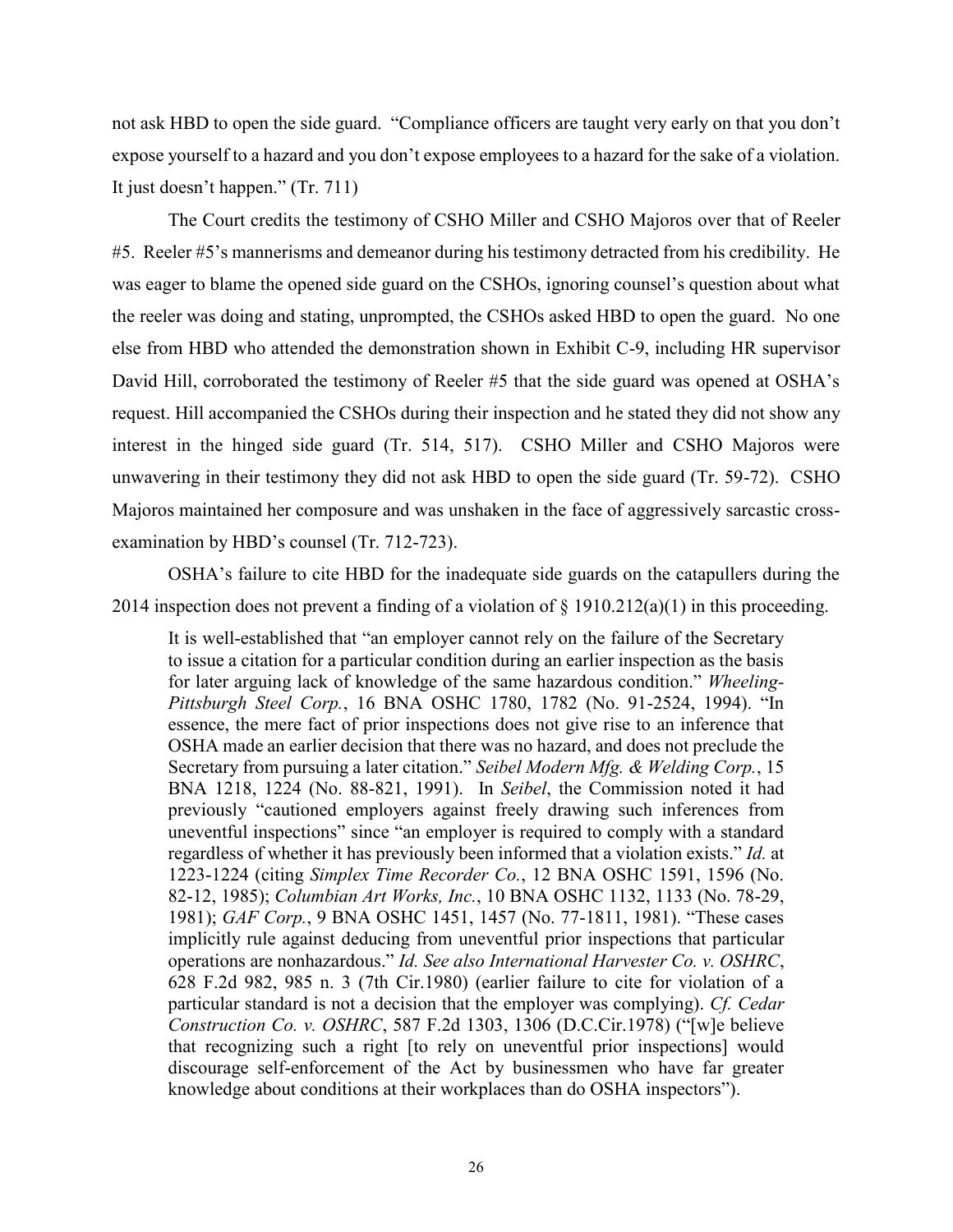*Matsu Alabama, Inc.,* 25 BNA OSHC at 1962-1963.

The Secretary has established HBD had actual knowledge the hinged side guard on CAT #8 could be bypassed by the reelers, and thus was inadequate to guard the ingoing nip points. HBD also had actual knowledge of the violative condition, as established by video Exhibit C-9; the testimony of extrusion supervisor Gary Proffitt that reelers lift the hinged side guards to make adjustments while the catapullers are in operation (Tr. 395); and the testimony of HR supervisor David Hill that he had been aware "forever" that employees could lift the hinged side guard while the catapuller was operating (Tr. 506). The actual knowledge of supervisors Proffitt and Hill is imputed to HBD.

Based on the record, the Court finds the Secretary has established HBD violated §  $1910.212(a)(1).$ <sup>15</sup>

#### **CHARACTERIZATION OF THE VIOLATION**

#### *Willful Characterization*

The Secretary characterized the violation of  $\S$  1910.212(a)(1) as willful.

A willful violation is one involving voluntary action, done either with "an intentional disregard of or plain indifference to," employee safety and the requirements of the statute. *DCS Sanitation Mgmt., Inc. v. OSCHRC,* 82 F.3d 812, 816 (8th Cir. 1996). A willful violation occurs when an employer makes "a conscious, intentional, deliberate, [or] voluntary decision," to expose its employees to a known hazard. *Donovan v. Capital City Excavating Co.,* 712 F.2d 1008, 1010 (6th Cir.1983). It does not matter that the employer lacked malicious intent or "venial motive." *Id.*

<sup>&</sup>lt;sup>15</sup> At the hearing, the Court stated to Secretary's counsel, "The citation alleges one violation of  $\S$  5(a)(2) of the Act and the standard thereunder found at 29 C.F.R. § 1910.212(a)(1), which has been amended in the alternative to a violation of 29 C.F.R. § 1910.147(c)(4)(i). Do I have that right, Mr. Marta?" The Secretary's counsel replied, "You do, Your Honor." (Tr. 14) Having found the Secretary established a violation of § 1910.212(a)(1), the Court determines it is unnecessary to address the standard cited in the alternative, § 1910.147(c)(4)(i).

Where, as here, the Secretary makes an alternative allegation, only one of his allegations can prevail, i.e. the alternative allegation is moot if the first provision alleged is found to apply. *See, e.g., MasTec, N. Am., Inc.*, 20 BNA OSHC 1900, 1902 n.4 (No. 99-0252, 2004) ("Since we find compliance with the terms of  $\lceil \xi \rceil$  1926.950(c)(1), we need not consider the alternative allegation under [§] 1926.950(c)(2)."); *Nat'l Industr. Constructors, Inc.*, 10 BNA OSHC 1081, 1086 n.8 (No. 76-4507, 1981) (where Secretary alleged alternative violations of two separate provisions of OSHA construction standards, Commission held that "resolution of the issues raised concerning the alternative allegation ... is unnecessary[[]" once one provision is found applicable); *see also* 5 Charles Alan Wright & Arthur R. Miller, *Federal Practice and Procedure* § 1282 (3d ed. 2016) ("Alternative ... pleading usually is drafted in terms of 'either-or' propositions ....").

*Tower Maint. Corp., Respondent.,* 25 BNA 2146, 2147 (No., 13-0777, 2016)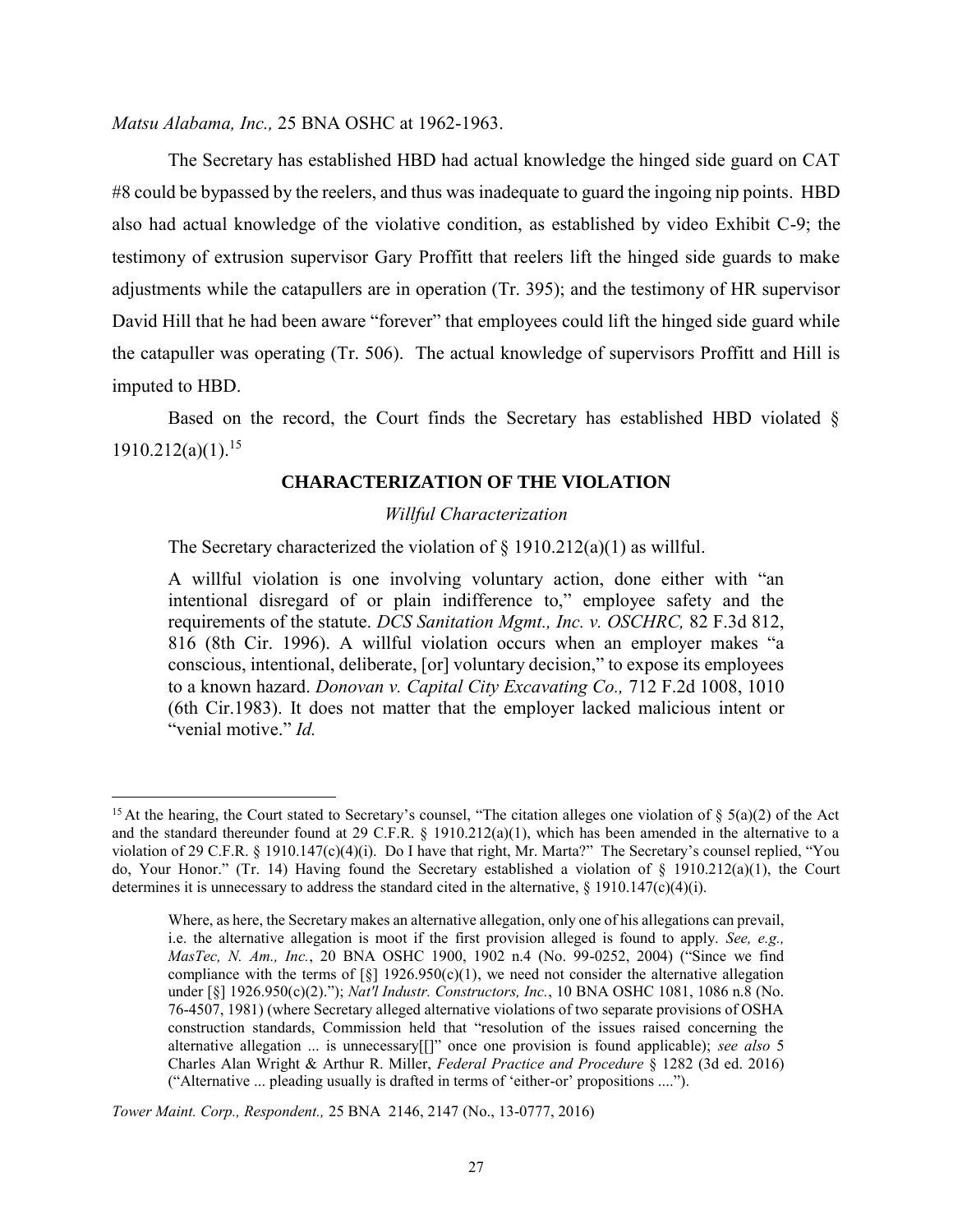*Selkirk, Inc.,* 49 F. App'x at 45.

 $\overline{a}$ 

The basis for the Secretary's characterization of the violation as willful is HBD's knowledge of two previous injuries to reelers. The first occurred in 2007, when Reeler #2's right hand was crushed in the front nip point of a catapuller (Exh. C-3; Tr. 54, 57-58). The second injury occurred when another reeler's hand was caught in the catapuller's front rollers (Tr. 490, 533-534, 541). After these injuries, HBD installed cone guards and roller guards on the catapullers (Tr. 534).

HBD asserts it made "a good faith effort to fulfill its obligation of protecting its employees against amputation hazards." (HBD's brief, p. 29)

A finding of willfulness is not justified if an employer has made a good faith effort to comply with a standard, even though the employer's efforts are not entirely effective or complete. ... Also, a violation is not willful if the employer had a good faith opinion that the violative conditions conformed to the requirements of the cited standard. However, the test of good faith for these purposes is an objective one—whether the employer's belief concerning a factual matter, or concerning the interpretation of a standard, was reasonable under the circumstances.

*Calang Corp.*, 14 BNA OSHC 1789, 1793 (No. 85-319, 1990).

Here HBD has established it had a good faith belief the hinged side guard conformed to the requirements of § 1910.212(a)(1). The Court determines the violation of § 1910.212(a)(1) was not willful.

#### *Repeat Characterization*

In the alternative, the Secretary characterizes HBD's violation of  $\S$  1910.212(a)(1) as repeat. Under  $\S 17(a)$ , 29 U.S.C.  $\S 666(a)$ , a violation may be characterized as repeat where there is a "Commission final order against the same employer for a substantially similar violation." *See Potlatch Corp., 7 BNA OSHC 1061, 1063, (No. 16183, 1979).*<sup>16</sup>

As a result of the OSHA's 2014 inspection, the Secretary issued a Citation and Notification of Penalty to HBD on April 20, 2015, alleging serious, willful, and other-than-serious violations of sixteen general industry standards, including one serious violation and one willful violation of § 1910.212(a)(1) (Exh. C-4, pp. 13, 20; Tr. 42-43).

<sup>&</sup>lt;sup>16</sup> HBD appears to concede the repeat characterization. The Court granted the Secretary's motion to allege in the alternative that the violation of  $\S$  1910.212(a)(1) was repeat or serious on November 3, 2016. In its prehearing statement, filed February 8, 2017, HBD did not dispute the repeat or serious characterization, nor did it address the issue in its post-hearing brief.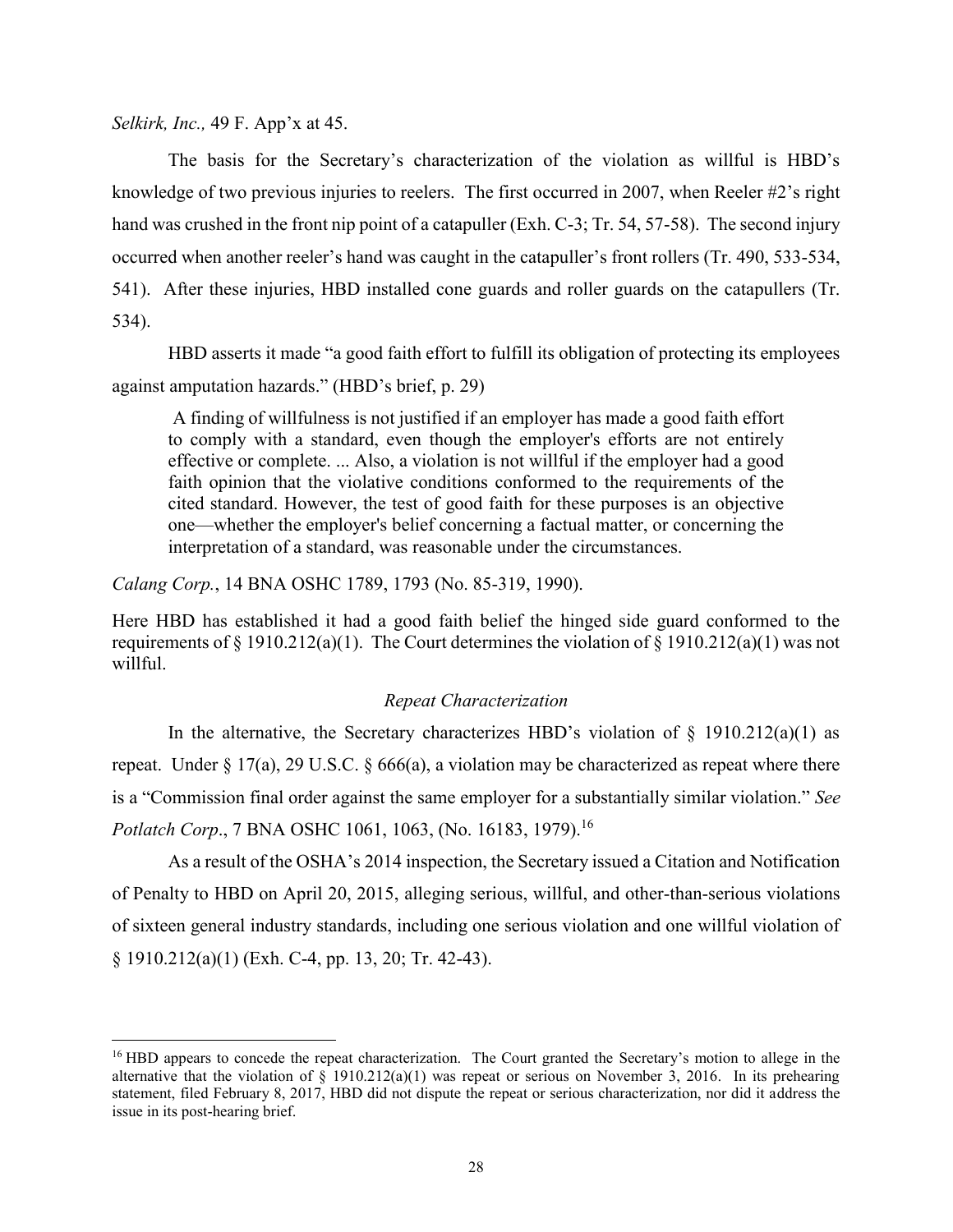The Secretary and HBD entered into a settlement agreement on February 24, 2016, agreeing to affirm the serious violation of §1910.212(a). The Secretary withdrew two of the three instances alleged under the willful violation of  $\S$  1910.212(a)(1) and recharacterized the violation as repeat (Exh. R-2; Tr. 45-47). The settlement agreement was approved by Judge Joys and became a final order on April 22, 2016.

"The Secretary establishes a prima facie case of substantial similarity by showing that the prior and present violations are for failure to comply with the same standard. *Monitor Constr. Co.*, 16 BNA OSHC 1589, 1594, 1993-1995 CCH OSHD ¶ 30,338, p. 41,825 (No. 91-1807, 1994)." *Deep S. Crane & Rigging Co.,* 23 BNA OSHC 2099, 2105 (No. 09-0240, 2012). The Secretary has established there is a Commission final order against HBD for failure to comply with § 1910.212(a)(1), the same standard at issue in this proceeding. The Court affirms Item 1 as a repeat violation.

#### **PENALTY DETERMINATION**

The Commission is the final arbiter of penalties in all contested cases. "In assessing penalties, section 17(j) of the OSH Act, 29 U. S. C. § 666(j), requires the Commission to give due consideration to the gravity of the violation and the employer's size, history of violation, and good faith." *Burkes Mechanical Inc.,* 21 BNA OSHC 2136, 2142 (No. 04-0475, 2007). "Gravity is a principal factor in a penalty determination and is based on the number of employees exposed, duration of exposure, likelihood of injury, and precautions taken against injury." *Siemens Energy and Automation, Inc.*, 20 BNA OSHC 2196, 2201 (No. 00-1052, 2005).

HBD is a large employer with a history of OSHA violations. The record indicates HBD took steps to address safety concerns, including hiring a corporate safety director after the 2014 OSHA inspection (Tr. 530). Immediately after Reeler #1's injury, HBD installed wire-mesh cages around the side openings of the overhead catapullers. HBD's positive actions, however, must be balanced against its deficient safety measures. *Ed Taylor Construction Co.,* 15 BNA OSHC 1711 (No. 88-2463, 1982). (balancing "commendable measures" with "clearly inadequate" implementation in denying good faith credit). The Court gives HBD no credit for good faith.

The gravity of the violation is high. HBD operated three shifts over twenty-four hours each day, with a reeler working for eight hours per shift. A reeler's duties include constantly monitoring the hose being run for drag marks, which can bring the reeler in proximity to the inadequate side guard at any time during the shift. The likelihood of injury is moderate, but if an injury does occur,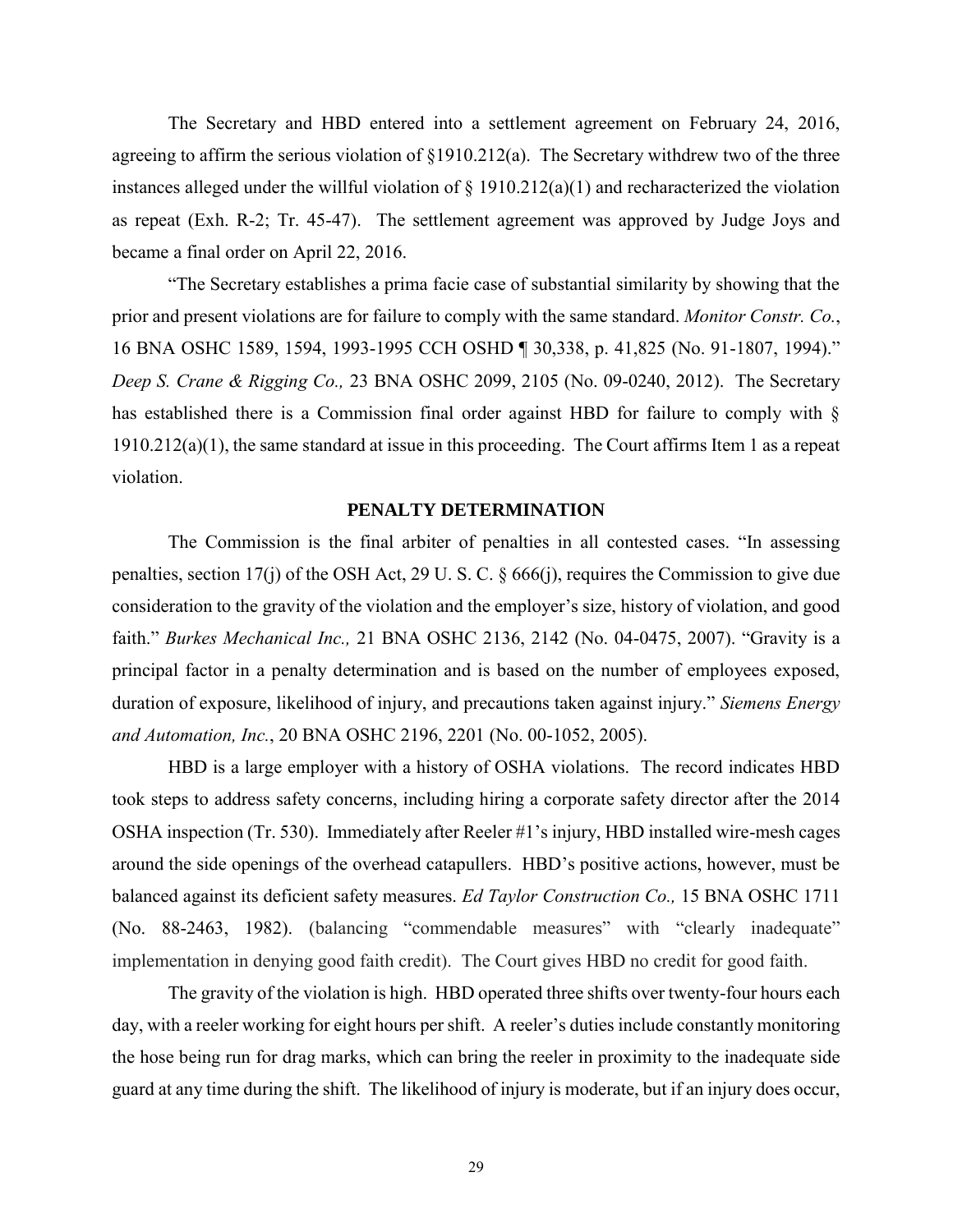it is likely to be severe. Reeler #1's arm was crushed and broken in three places. He had been on medical leave for one year at the time of the hearing. The precaution of installing an easily bypassed guard on CAT #8 was inadequate to protect against employee injuries.

The Court determines a penalty of \$70,000.00 is appropriate for Item 1.

# **FINDINGS OF FACT AND CONCLUSIONS OF LAW**

The foregoing decision constitutes the findings of fact and conclusions of law in accordance with Fed. R. Civ. P. 52(a).